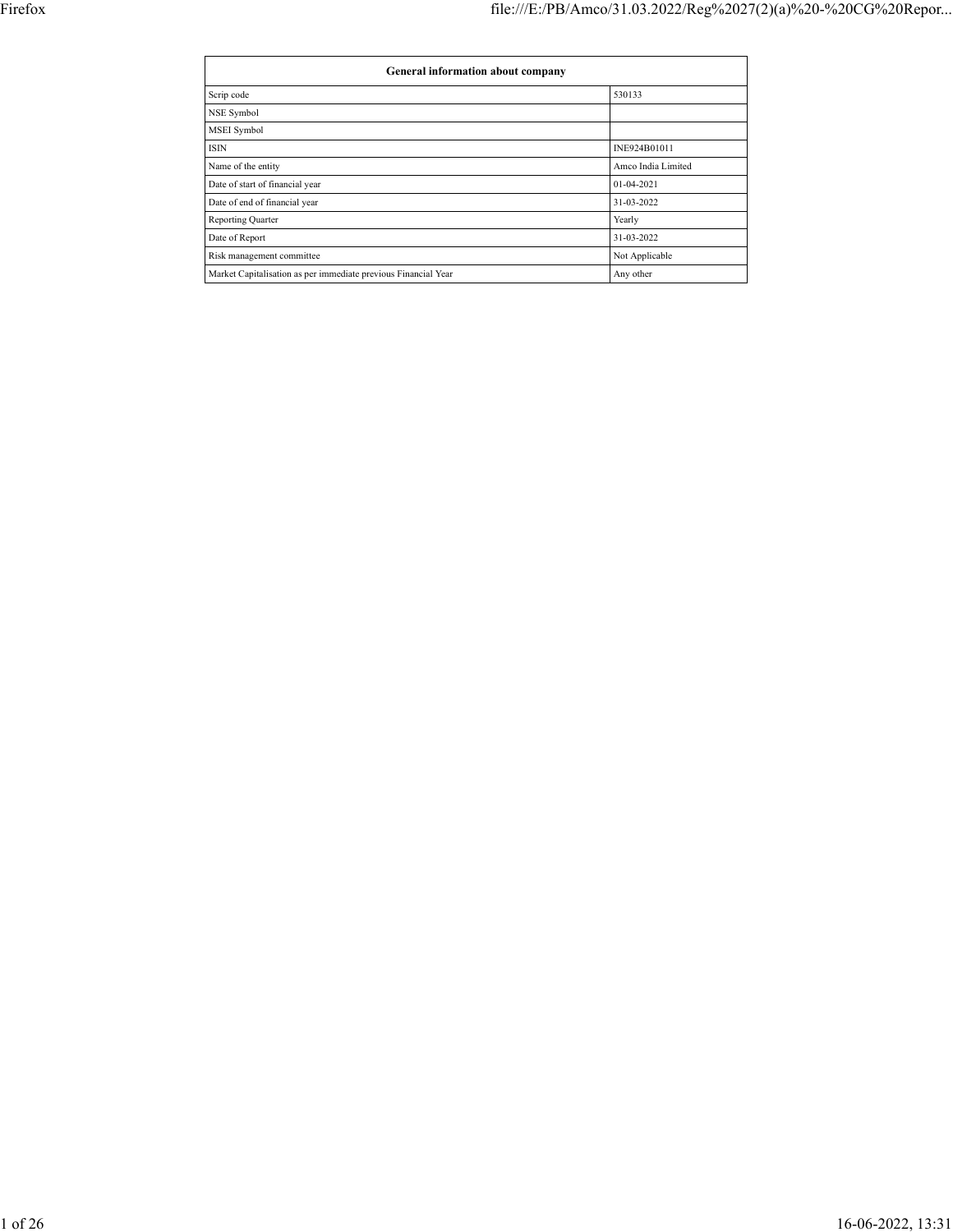|                         |                                                                      |                            |            |          |                                                |                            |                               |                  |                                                                                                      |                                             | <b>Annexure I</b>                        |                                                     |                      |                                            |                                                                                                                                                |                                                                                                                                                                      |                                                                                                                                                                          |                                                                                                                                                                                                               |                                      |                                             |
|-------------------------|----------------------------------------------------------------------|----------------------------|------------|----------|------------------------------------------------|----------------------------|-------------------------------|------------------|------------------------------------------------------------------------------------------------------|---------------------------------------------|------------------------------------------|-----------------------------------------------------|----------------------|--------------------------------------------|------------------------------------------------------------------------------------------------------------------------------------------------|----------------------------------------------------------------------------------------------------------------------------------------------------------------------|--------------------------------------------------------------------------------------------------------------------------------------------------------------------------|---------------------------------------------------------------------------------------------------------------------------------------------------------------------------------------------------------------|--------------------------------------|---------------------------------------------|
|                         |                                                                      |                            |            |          |                                                |                            |                               |                  | Annexure I to be submitted by listed entity on quarterly basis                                       |                                             |                                          |                                                     |                      |                                            |                                                                                                                                                |                                                                                                                                                                      |                                                                                                                                                                          |                                                                                                                                                                                                               |                                      |                                             |
|                         | I. Composition of Board of Directors                                 |                            |            |          |                                                |                            |                               |                  |                                                                                                      |                                             |                                          |                                                     |                      |                                            |                                                                                                                                                |                                                                                                                                                                      |                                                                                                                                                                          |                                                                                                                                                                                                               |                                      |                                             |
|                         | Disclosure of notes on composition of board of directors explanatory |                            |            |          |                                                |                            |                               |                  |                                                                                                      |                                             |                                          |                                                     |                      |                                            |                                                                                                                                                |                                                                                                                                                                      |                                                                                                                                                                          |                                                                                                                                                                                                               |                                      |                                             |
|                         |                                                                      |                            |            |          |                                                |                            |                               |                  |                                                                                                      |                                             |                                          | Whether the listed entity has a Regular Chairperson |                      | Yes                                        |                                                                                                                                                |                                                                                                                                                                      |                                                                                                                                                                          |                                                                                                                                                                                                               |                                      |                                             |
|                         |                                                                      |                            |            |          |                                                |                            |                               |                  |                                                                                                      |                                             |                                          | Whether Chairperson is related to MD or CEO No      |                      |                                            |                                                                                                                                                |                                                                                                                                                                      |                                                                                                                                                                          |                                                                                                                                                                                                               |                                      |                                             |
| Sr                      | Title<br>(Mr)<br>Ms)                                                 | Name of<br>the<br>Director | PAN        | DIN      | Category 1<br>of directors                     | Category 2<br>of directors | Category<br>3 of<br>directors | Date of<br>Birth | Whether<br>special<br>resolution<br>passed?<br>[Refer Reg.<br>$17(1A)$ of<br>Listing<br>Regulations] | Date of<br>passing<br>special<br>resolution | <b>Initial Date</b><br>of<br>appointment | Date of Re-<br>appointment                          | Date of<br>cessation | Tenure<br>of<br>director<br>(in<br>months) | No of<br>Directorship<br>in listed<br>entities<br>including<br>this listed<br>entity (Refer<br>Regulation<br>17A of<br>Listing<br>Regulations) | No of<br>Independent<br>Directorship<br>in listed<br>entities<br>including<br>this listed<br>entity<br>(Refer<br>Regulation<br>$17A(1)$ of<br>Listing<br>Regulations | Number of<br>memberships<br>in Audit/<br>Stakeholder<br>Committee(s)<br>including this<br>listed entity<br>(Refer<br>Regulation<br>$26(1)$ of<br>Listing<br>Regulations) | No of post<br>of<br>Chairperson<br>in Audit/<br>Stakeholder<br>Committee<br>held in<br>listed<br>entities<br>including<br>this listed<br>entity (Refer<br>Regulation<br>$26(1)$ of<br>Listing<br>Regulations) | Notes for<br>not<br>providing<br>PAN | Notes for<br>not<br>providing<br><b>DIN</b> |
| $\overline{1}$          | Mr                                                                   | Surender<br>Kumar<br>Gupta | AAEPG8178K | 00026609 | Executive<br>Director                          | Chairperson MD             |                               | 15-01-1944 NA    |                                                                                                      |                                             | 27-08-1987                               | 28-08-2021                                          |                      | 60                                         |                                                                                                                                                |                                                                                                                                                                      |                                                                                                                                                                          | $\Omega$                                                                                                                                                                                                      |                                      |                                             |
| $\overline{c}$          | Mr                                                                   | Rajeev<br>Gupta            | AACPG4667P | 00025410 | Executive<br>Director                          | Not<br>Applicable          |                               | 20-08-1968 NA    |                                                                                                      |                                             | 27-08-1987                               | 28-08-2021                                          |                      | 60                                         |                                                                                                                                                | $\theta$                                                                                                                                                             | $\overline{2}$                                                                                                                                                           | $\theta$                                                                                                                                                                                                      |                                      |                                             |
| $\overline{\mathbf{3}}$ | Mrs                                                                  | Vidhu<br>Gupta             | AERPG2361P | 00026934 | Executive<br>Director                          | Not<br>Applicable          |                               | 23-01-1969 NA    |                                                                                                      |                                             | 30-07-2014                               | 28-08-2021                                          |                      | 60                                         |                                                                                                                                                | $\Omega$                                                                                                                                                             | $\Omega$                                                                                                                                                                 | $\theta$                                                                                                                                                                                                      |                                      |                                             |
| $\overline{4}$          | Mr                                                                   | Dharam<br>Pal<br>Aggarwal  | AFRPA5350B | 00096684 | Non-<br>Executive -<br>Independent<br>Director | Not<br>Applicable          |                               | 17-10-1954 NA    |                                                                                                      |                                             | 26-08-2002                               | 28-09-2019                                          |                      | 60                                         |                                                                                                                                                |                                                                                                                                                                      |                                                                                                                                                                          |                                                                                                                                                                                                               |                                      |                                             |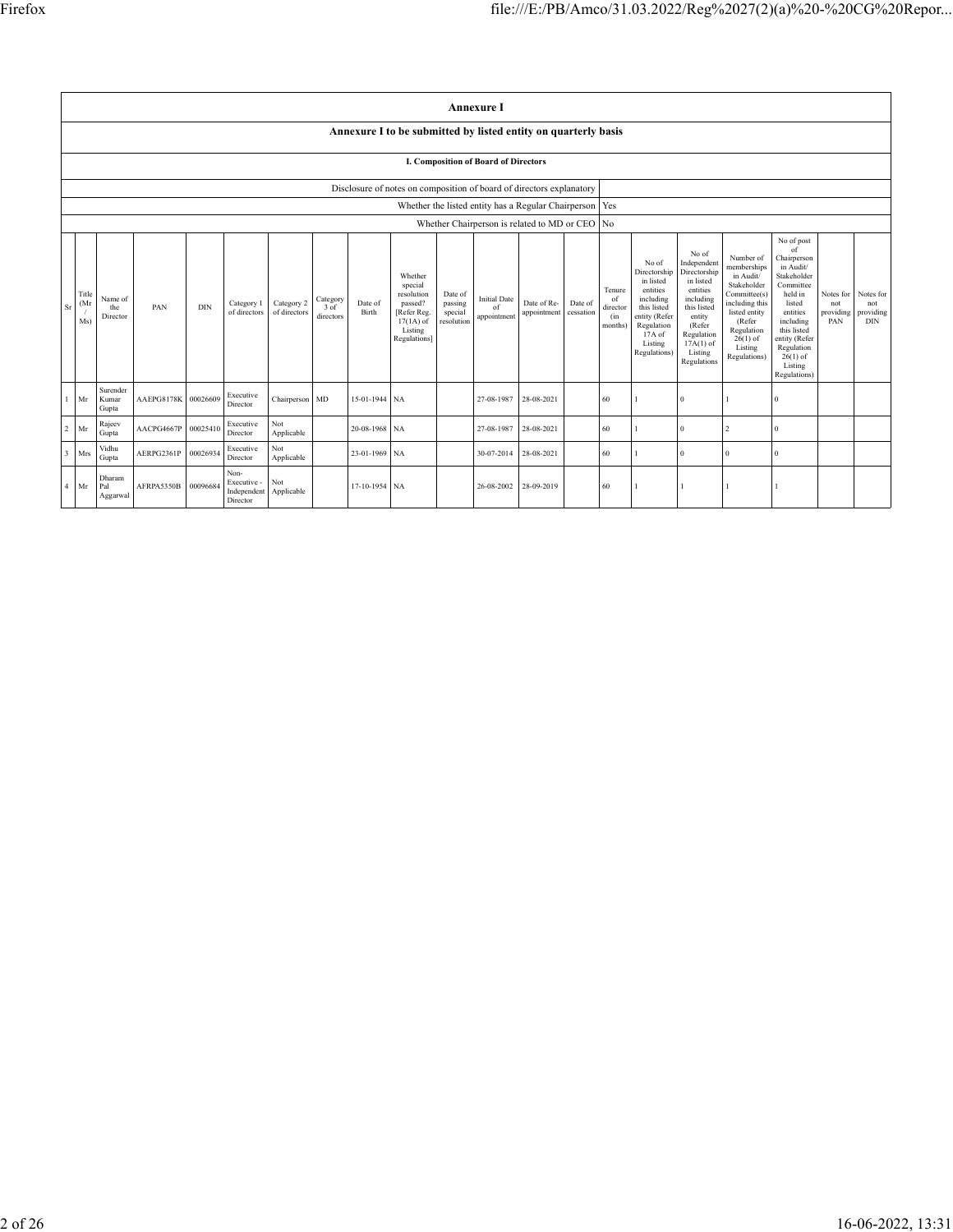|    |                                                     | <b>I. Composition of Board of Directors</b> |                     |     |                                                |                               |                                 |                  |                                                                                                      |                                             |                                          |                            |                      |                                            |                                                                                                                                                |                                                                                                                                                                      |                                                                                                                                                                          |                                                                                                                                                    |
|----|-----------------------------------------------------|---------------------------------------------|---------------------|-----|------------------------------------------------|-------------------------------|---------------------------------|------------------|------------------------------------------------------------------------------------------------------|---------------------------------------------|------------------------------------------|----------------------------|----------------------|--------------------------------------------|------------------------------------------------------------------------------------------------------------------------------------------------|----------------------------------------------------------------------------------------------------------------------------------------------------------------------|--------------------------------------------------------------------------------------------------------------------------------------------------------------------------|----------------------------------------------------------------------------------------------------------------------------------------------------|
|    |                                                     |                                             |                     |     |                                                |                               |                                 |                  | Disclosure of notes on composition of board of directors explanatory                                 |                                             |                                          |                            |                      |                                            |                                                                                                                                                |                                                                                                                                                                      |                                                                                                                                                                          |                                                                                                                                                    |
|    | Whether the listed entity has a Regular Chairperson |                                             |                     |     |                                                |                               |                                 |                  |                                                                                                      |                                             |                                          |                            |                      |                                            |                                                                                                                                                |                                                                                                                                                                      |                                                                                                                                                                          |                                                                                                                                                    |
| Sr | Title<br>(Mr)<br>Ms)                                | Name of<br>the<br>Director                  | PAN                 | DIN | Category 1<br>of directors                     | Category<br>2 of<br>directors | Category<br>$3$ of<br>directors | Date of<br>Birth | Whether<br>special<br>resolution<br>passed?<br>[Refer Reg.<br>$17(1A)$ of<br>Listing<br>Regulations] | Date of<br>passing<br>special<br>resolution | <b>Initial Date</b><br>of<br>appointment | Date of Re-<br>appointment | Date of<br>cessation | Tenure<br>of<br>director<br>(in<br>months) | No of<br>Directorship<br>in listed<br>entities<br>including<br>this listed<br>entity (Refer<br>Regulation<br>17A of<br>Listing<br>Regulations) | No of<br>Independent<br>Directorship<br>in listed<br>entities<br>including<br>this listed<br>entity<br>(Refer<br>Regulation<br>$17A(1)$ of<br>Listing<br>Regulations | Number of<br>memberships<br>in Audit/<br>Stakeholder<br>Committee(s)<br>including this<br>listed entity<br>(Refer<br>Regulation<br>$26(1)$ of<br>Listing<br>Regulations) | No of<br>of<br>Chairp<br>in Au<br>Stakeh<br>Comm<br>held<br>liste<br>entit<br>includ<br>this li<br>entity (<br>Regula<br>26(1)<br>Listi<br>Regulat |
|    | Mr<br>5 <sup>1</sup>                                | Ankit<br>Aggarwal                           | AOXPA5013Q 07129392 |     | Non-<br>Executive -<br>Independent<br>Director | Not<br>Applicable             |                                 | 04-09-1989 NA    |                                                                                                      |                                             | 25-03-2015                               | 28-09-2019                 |                      | 60                                         |                                                                                                                                                |                                                                                                                                                                      |                                                                                                                                                                          |                                                                                                                                                    |
| 6  | Mr                                                  | Naseem<br>Ahmad                             | AGVPA3135H 07727154 |     | Non-<br>Executive -<br>Independent<br>Director | Not<br>Applicable             |                                 | 12-05-1968 NA    |                                                                                                      |                                             | 15-02-2017                               |                            | 22-01-2022           | $\sqrt{60}$                                |                                                                                                                                                |                                                                                                                                                                      |                                                                                                                                                                          |                                                                                                                                                    |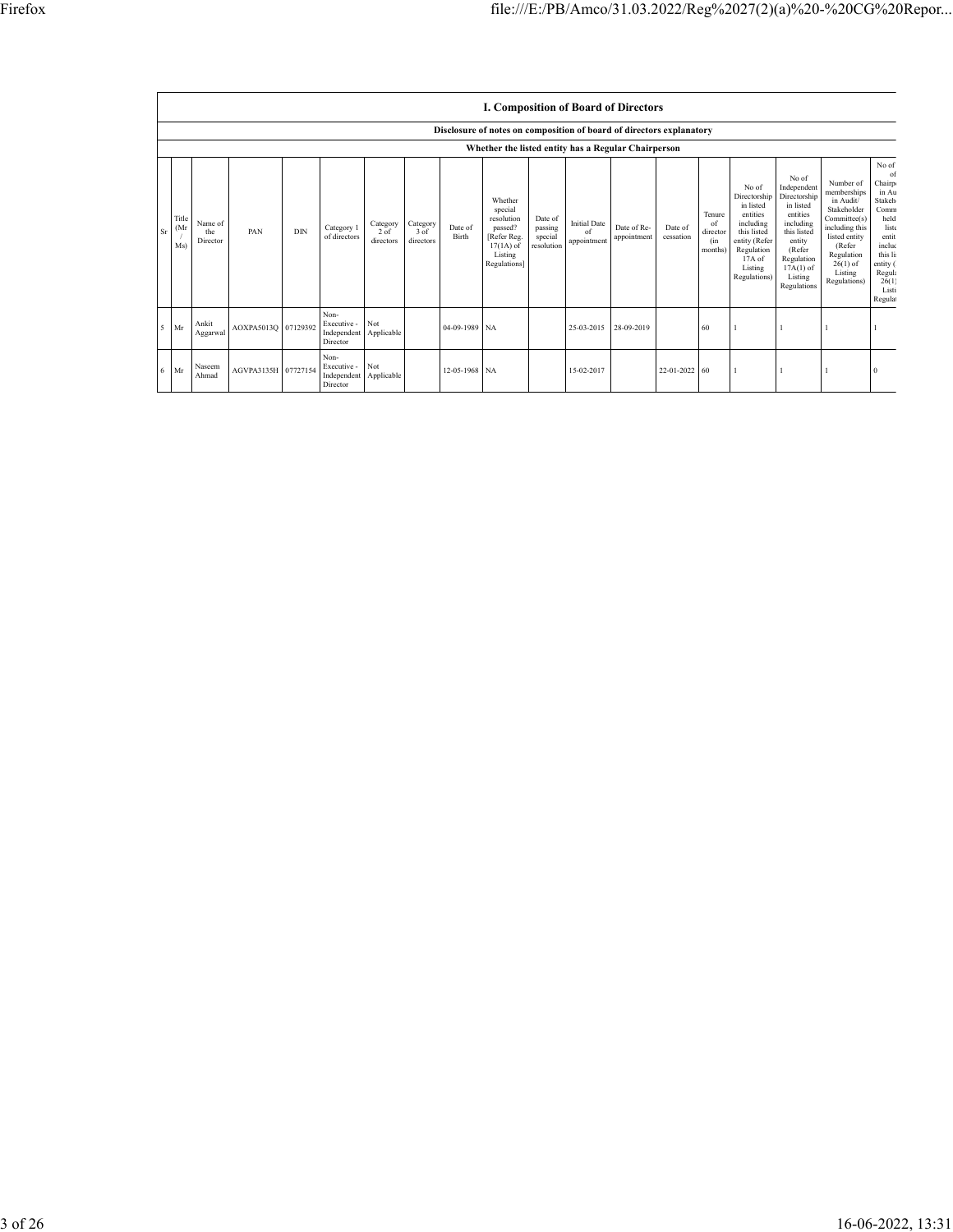|                | <b>Audit Committee Details</b> |                                                             |                                                |                            |                        |                      |         |  |  |
|----------------|--------------------------------|-------------------------------------------------------------|------------------------------------------------|----------------------------|------------------------|----------------------|---------|--|--|
|                |                                | Whether the Audit Committee has a Regular Chairperson   Yes |                                                |                            |                        |                      |         |  |  |
| Sr             | DIN<br>Number                  | Name of Committee<br>members                                | Category 1 of directors                        | Category 2 of<br>directors | Date of<br>Appointment | Date of<br>Cessation | Remarks |  |  |
|                | 00096684                       | Dharam Pal Aggarwal                                         | Non-Executive -<br><b>Independent Director</b> | Chairperson                | 25-03-2015             |                      |         |  |  |
| $\overline{2}$ | 00025410                       | Rajeev Gupta                                                | <b>Executive Director</b>                      | Member                     | 01-07-2017             |                      |         |  |  |
| 3              | 07727154                       | Naseem Ahmad                                                | Non-Executive -<br><b>Independent Director</b> | Member                     | 15-02-2017             | 22-01-2022           |         |  |  |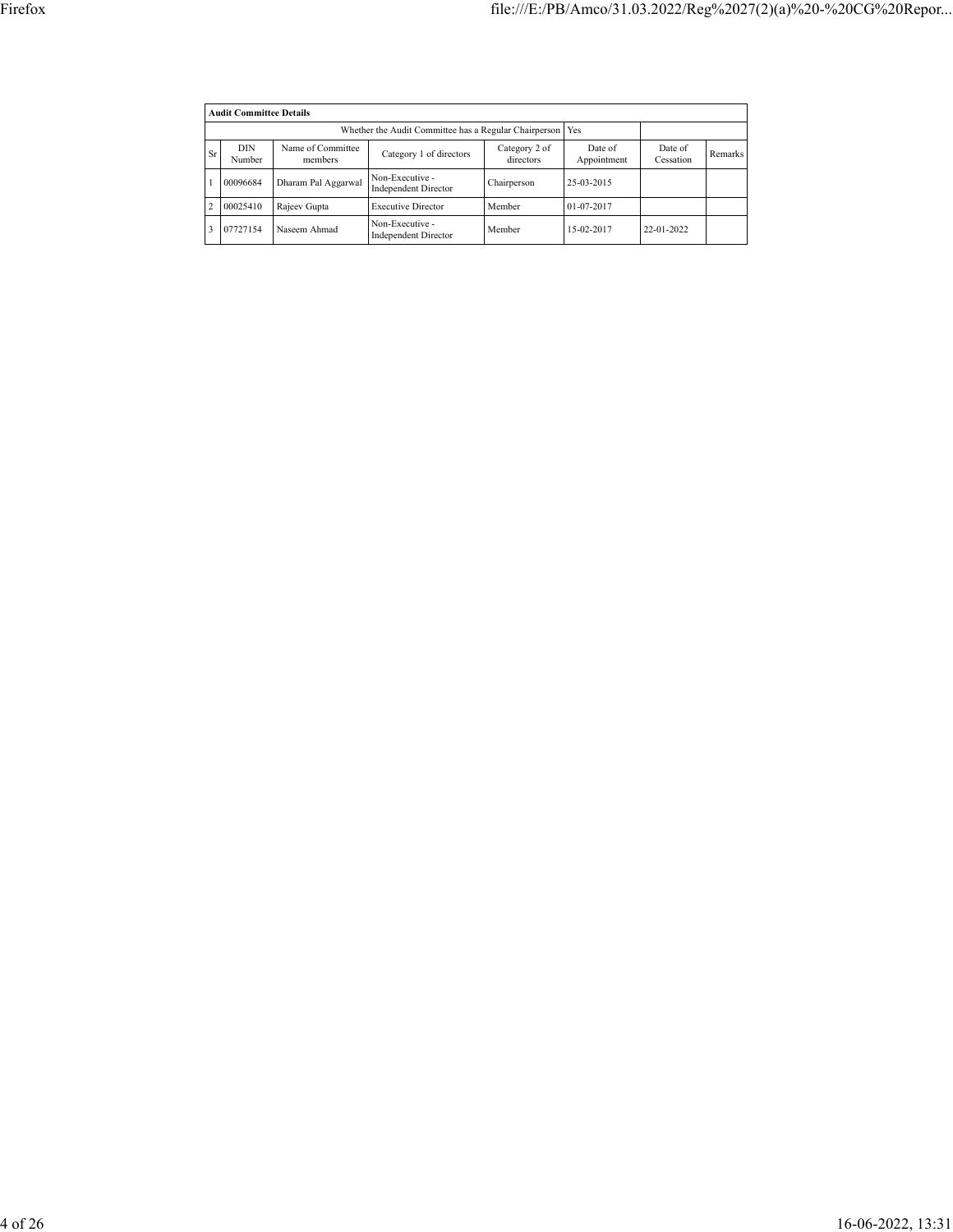|                | Nomination and remuneration committee |                                                                                   |                                                |                            |                        |                      |         |  |  |  |
|----------------|---------------------------------------|-----------------------------------------------------------------------------------|------------------------------------------------|----------------------------|------------------------|----------------------|---------|--|--|--|
|                |                                       | Whether the Nomination and remuneration committee has a Regular Chairperson   Yes |                                                |                            |                        |                      |         |  |  |  |
| Sr             | <b>DIN</b><br>Number                  | Name of Committee<br>members                                                      | Category 1 of directors                        | Category 2 of<br>directors | Date of<br>Appointment | Date of<br>Cessation | Remarks |  |  |  |
|                | 07129392                              | Ankit Aggarwal                                                                    | Non-Executive -<br><b>Independent Director</b> | Chairperson                | 25-03-2015             |                      |         |  |  |  |
| $\overline{2}$ | 00096684                              | Dharam Pal Aggarwal                                                               | Non-Executive -<br>Independent Director        | Member                     | 25-03-2015             |                      |         |  |  |  |
| 3              | 07727154                              | Naseem Ahmad                                                                      | Non-Executive -<br><b>Independent Director</b> | Member                     | 15-02-2017             | 22-01-2022           |         |  |  |  |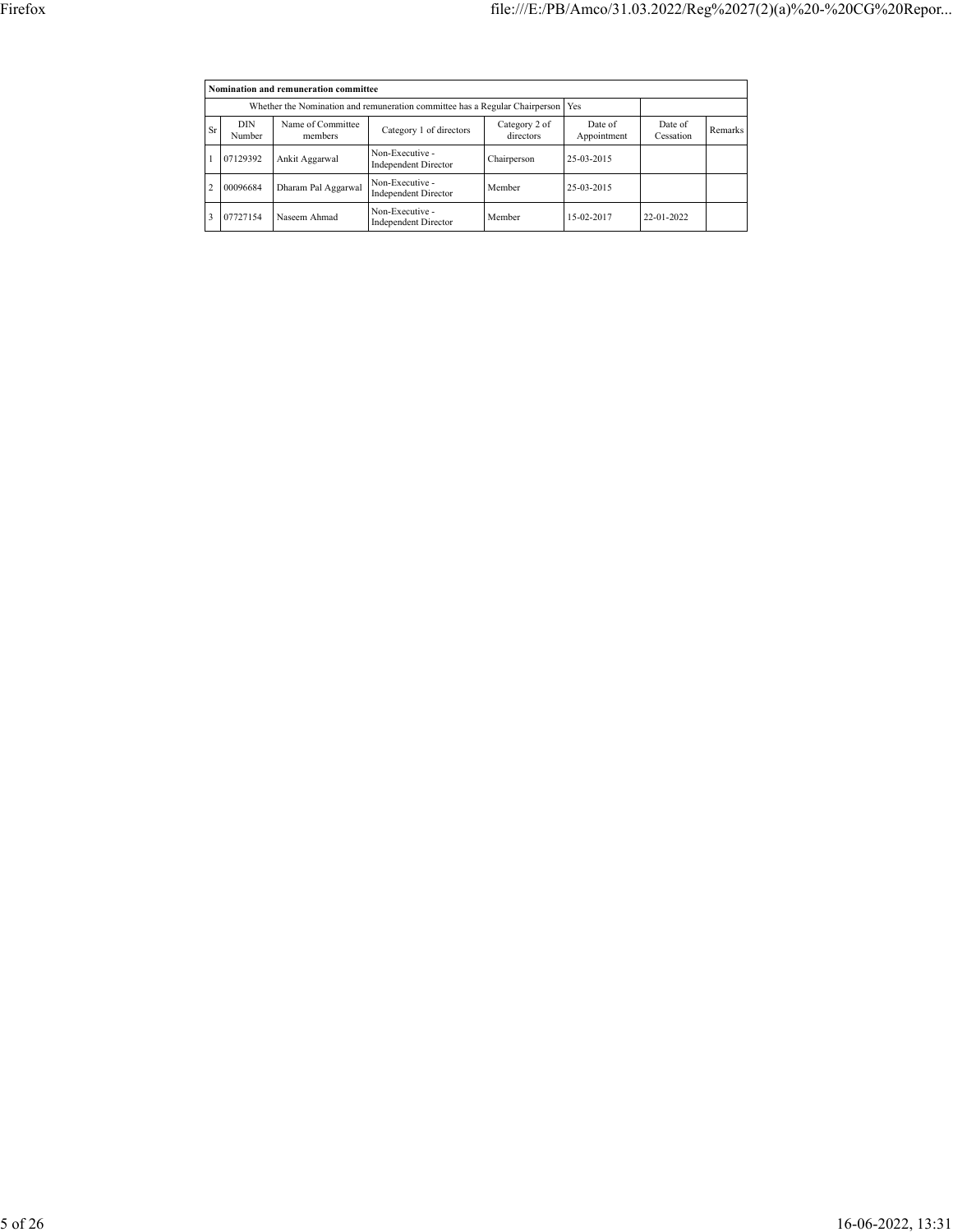|                | <b>Stakeholders Relationship Committee</b> |                                                                                 |                                                |                            |                        |                      |         |  |  |  |
|----------------|--------------------------------------------|---------------------------------------------------------------------------------|------------------------------------------------|----------------------------|------------------------|----------------------|---------|--|--|--|
|                |                                            | Whether the Stakeholders Relationship Committee has a Regular Chairperson   Yes |                                                |                            |                        |                      |         |  |  |  |
| Sr             | <b>DIN</b><br>Number                       | Name of Committee<br>members                                                    | Category 1 of directors                        | Category 2 of<br>directors | Date of<br>Appointment | Date of<br>Cessation | Remarks |  |  |  |
|                | 07129392                                   | Ankit Aggarwal                                                                  | Non-Executive -<br><b>Independent Director</b> | Chairperson                | 25-03-2015             |                      |         |  |  |  |
| $\mathfrak{D}$ | 00026609                                   | Surender Kumar<br>Gupta                                                         | <b>Executive Director</b>                      | Member                     | 01-07-2017             |                      |         |  |  |  |
| ٦              | 00025410                                   | Rajeev Gupta                                                                    | <b>Executive Director</b>                      | Member                     | 01-07-2017             |                      |         |  |  |  |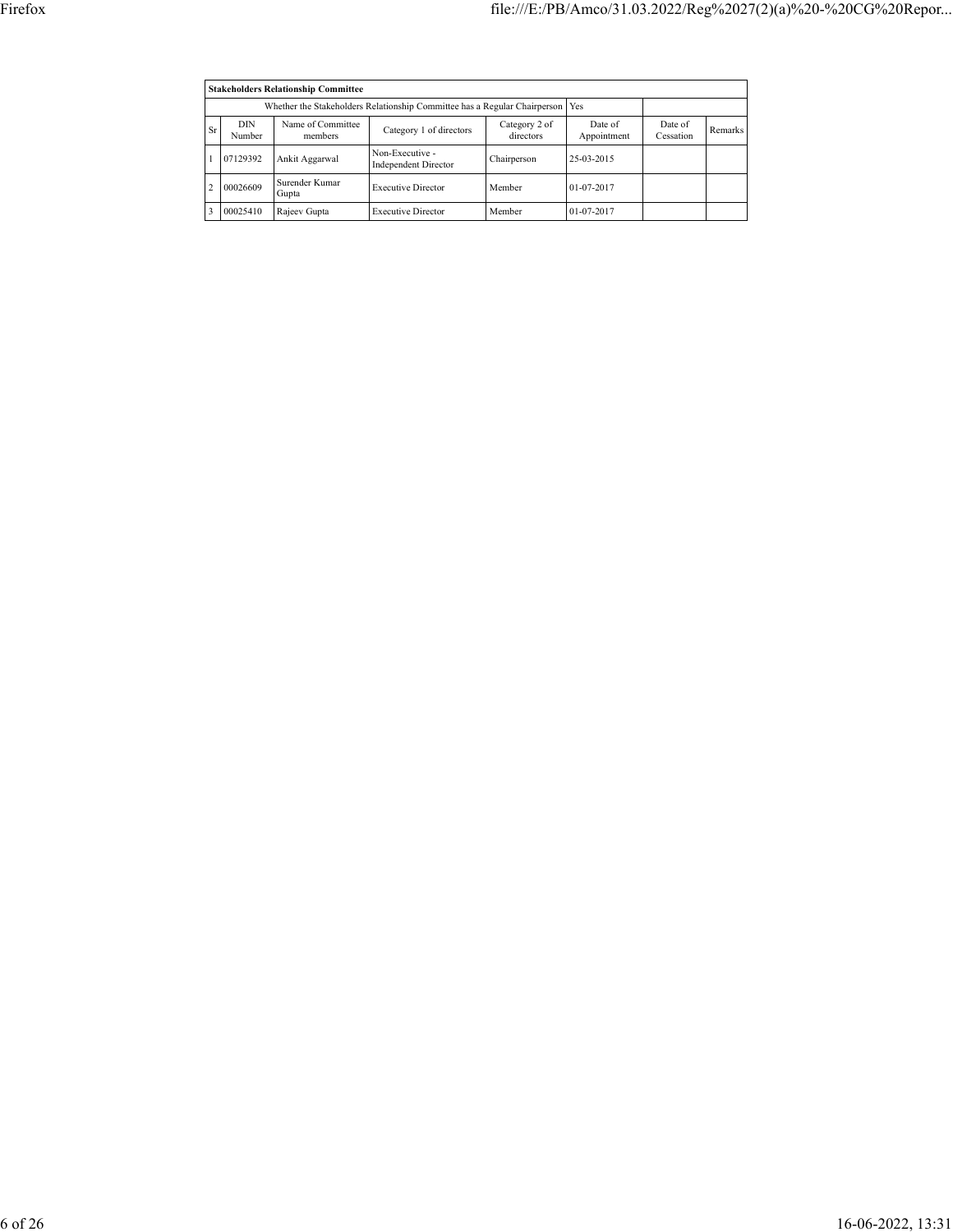|    | <b>Risk Management Committee</b> |                                                                 |                            |                            |                        |                      |         |  |  |
|----|----------------------------------|-----------------------------------------------------------------|----------------------------|----------------------------|------------------------|----------------------|---------|--|--|
|    |                                  | Whether the Risk Management Committee has a Regular Chairperson |                            |                            |                        |                      |         |  |  |
| Sr | DIN<br>Number                    | Name of Committee<br>members                                    | Category 1 of<br>directors | Category 2 of<br>directors | Date of<br>Appointment | Date of<br>Cessation | Remarks |  |  |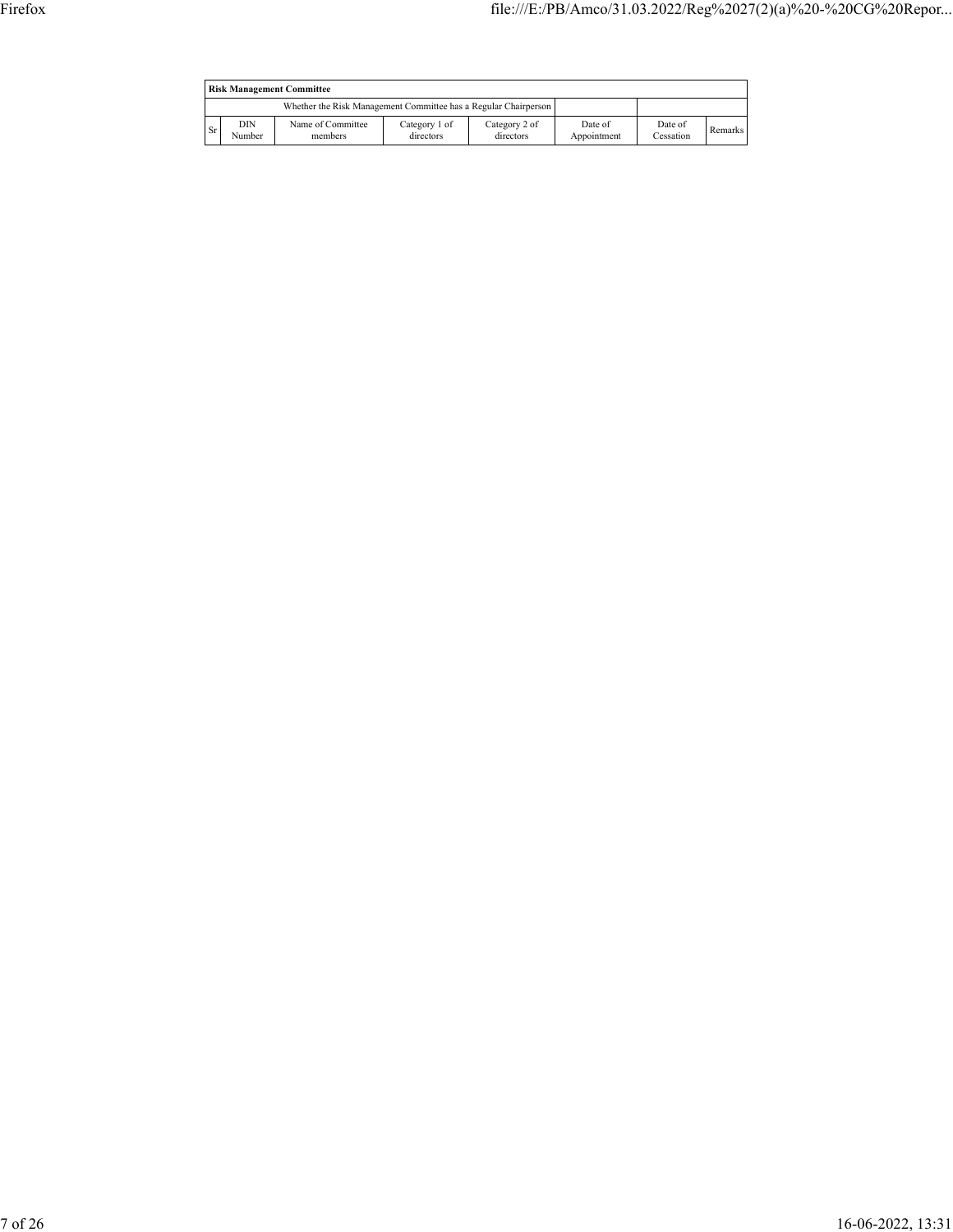|           | <b>Corporate Social Responsibility Committee</b> |                                                                                 |                            |                            |                        |                      |         |  |
|-----------|--------------------------------------------------|---------------------------------------------------------------------------------|----------------------------|----------------------------|------------------------|----------------------|---------|--|
|           |                                                  | Whether the Corporate Social Responsibility Committee has a Regular Chairperson |                            |                            |                        |                      |         |  |
| <b>Sr</b> | DIN<br>Number                                    | Name of Committee<br>members                                                    | Category 1 of<br>directors | Category 2 of<br>directors | Date of<br>Appointment | Date of<br>Cessation | Remarks |  |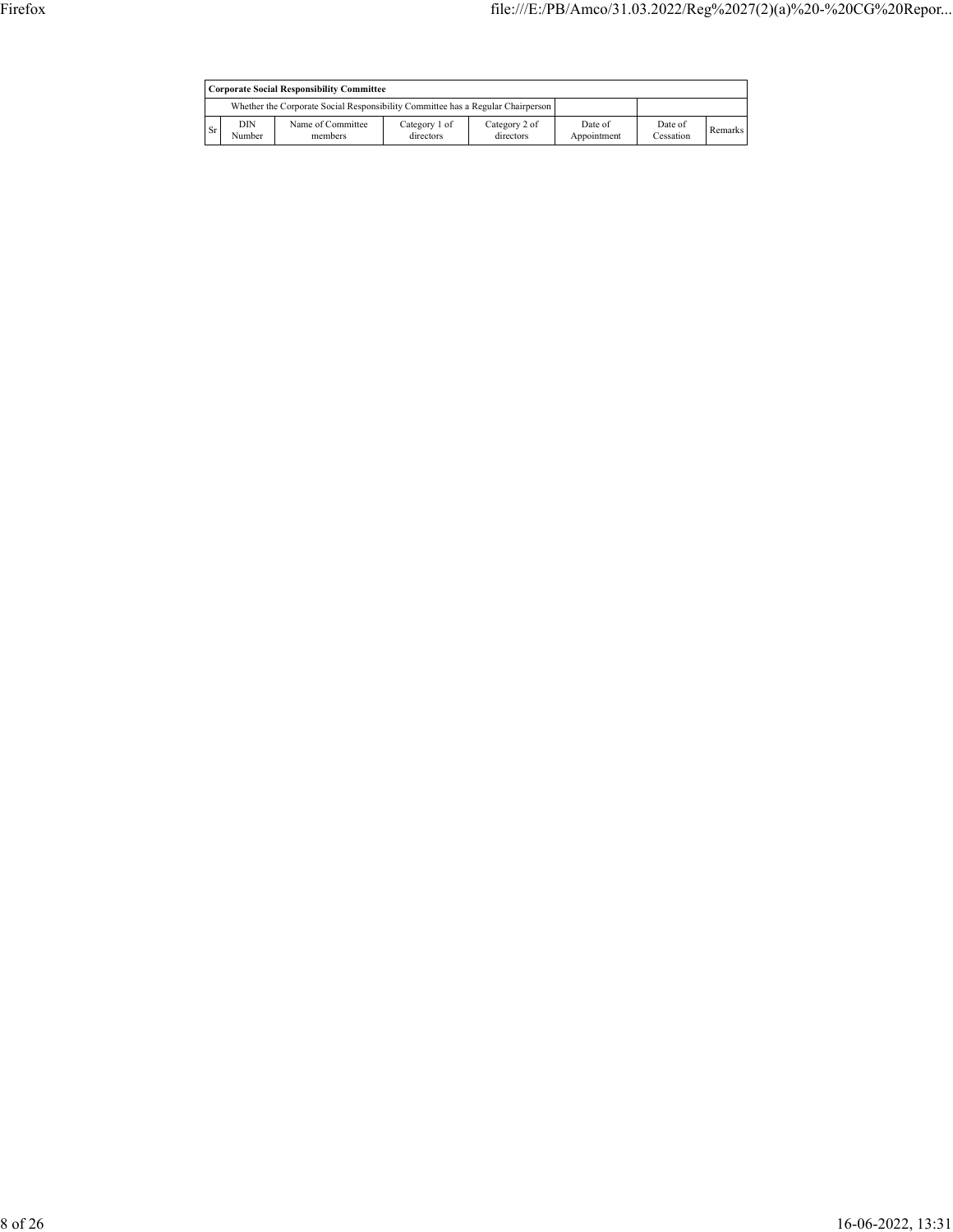| <b>Other Committee</b> |                                                                                                                                     |  |  |
|------------------------|-------------------------------------------------------------------------------------------------------------------------------------|--|--|
|                        | Sr   DIN Number   Name of Committee members   Name of other committee   Category 1 of directors   Category 2 of directors   Remarks |  |  |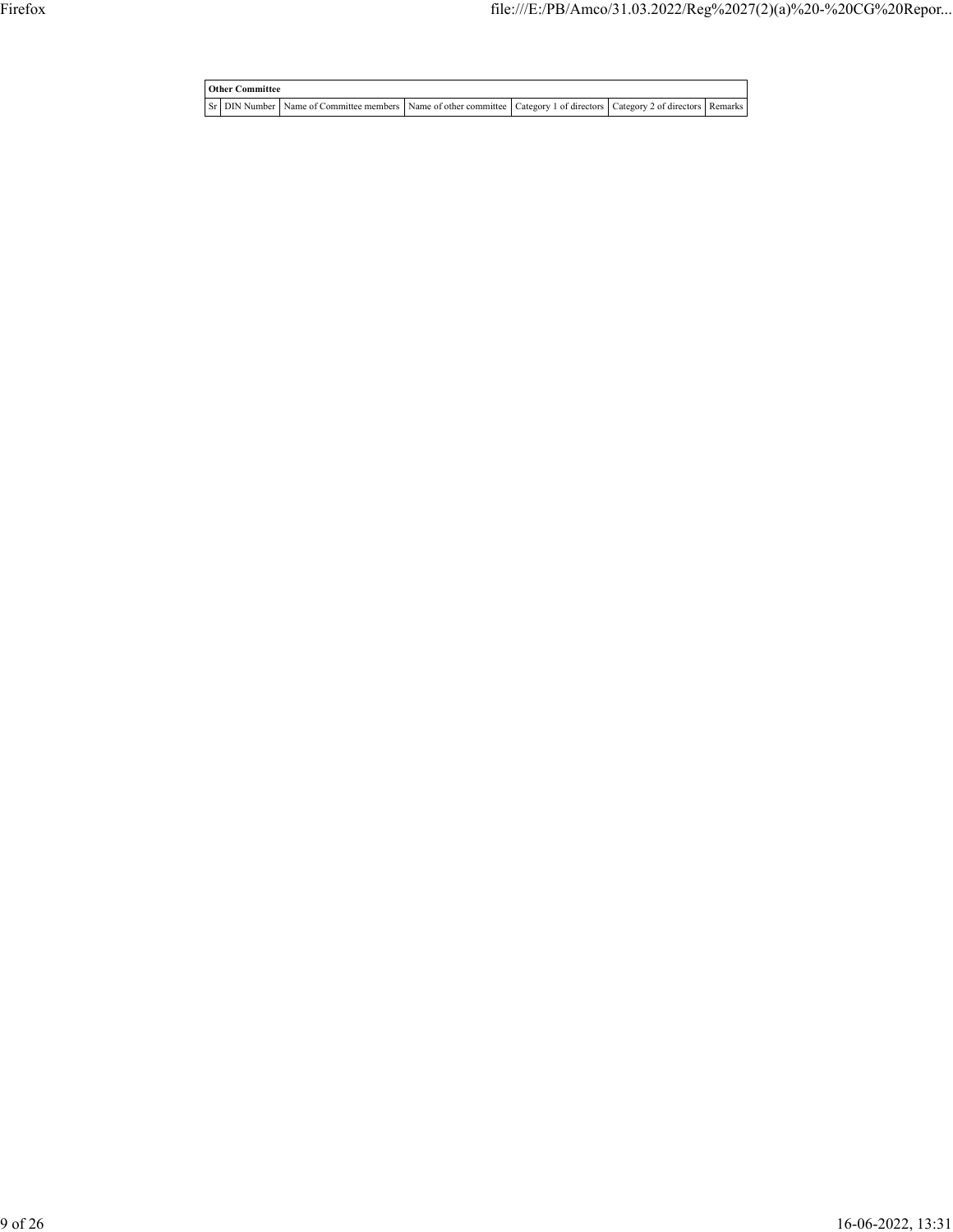|                | Annexure 1                                                          |                                                               |                                                                      |                                       |                                                     |                                                                                         |                                                                        |  |  |  |
|----------------|---------------------------------------------------------------------|---------------------------------------------------------------|----------------------------------------------------------------------|---------------------------------------|-----------------------------------------------------|-----------------------------------------------------------------------------------------|------------------------------------------------------------------------|--|--|--|
|                | <b>Annexure 1</b>                                                   |                                                               |                                                                      |                                       |                                                     |                                                                                         |                                                                        |  |  |  |
|                | III. Meeting of Board of Directors                                  |                                                               |                                                                      |                                       |                                                     |                                                                                         |                                                                        |  |  |  |
|                | Disclosure of notes on meeting of board<br>of directors explanatory |                                                               |                                                                      |                                       |                                                     |                                                                                         |                                                                        |  |  |  |
| Sr             | $Date(s)$ of<br>meeting (if any)<br>in the previous<br>quarter      | $Date(s)$ of<br>meeting (if any)<br>in the current<br>quarter | Maximum gap<br>between any two<br>consecutive (in<br>number of days) | Notes for<br>not<br>providing<br>Date | Whether<br>requirement of<br>Quorum met<br>(Yes/No) | Number of Directors<br>present* (All<br>directors including<br>Independent<br>Director) | No. of<br>Independent<br><b>Directors</b><br>attending the<br>meeting* |  |  |  |
|                | $01 - 11 - 2021$                                                    |                                                               |                                                                      |                                       | Yes                                                 | 6                                                                                       | 3                                                                      |  |  |  |
| $\overline{c}$ | 03-12-2021                                                          |                                                               | 31                                                                   |                                       | Yes                                                 | 6                                                                                       | 3                                                                      |  |  |  |
| 3              |                                                                     | 14-02-2022                                                    | 72                                                                   |                                       | Yes                                                 | 5                                                                                       | $\overline{2}$                                                         |  |  |  |
| $\overline{4}$ |                                                                     | 10-03-2022                                                    | 23                                                                   |                                       | Yes                                                 | 5                                                                                       | $\overline{2}$                                                         |  |  |  |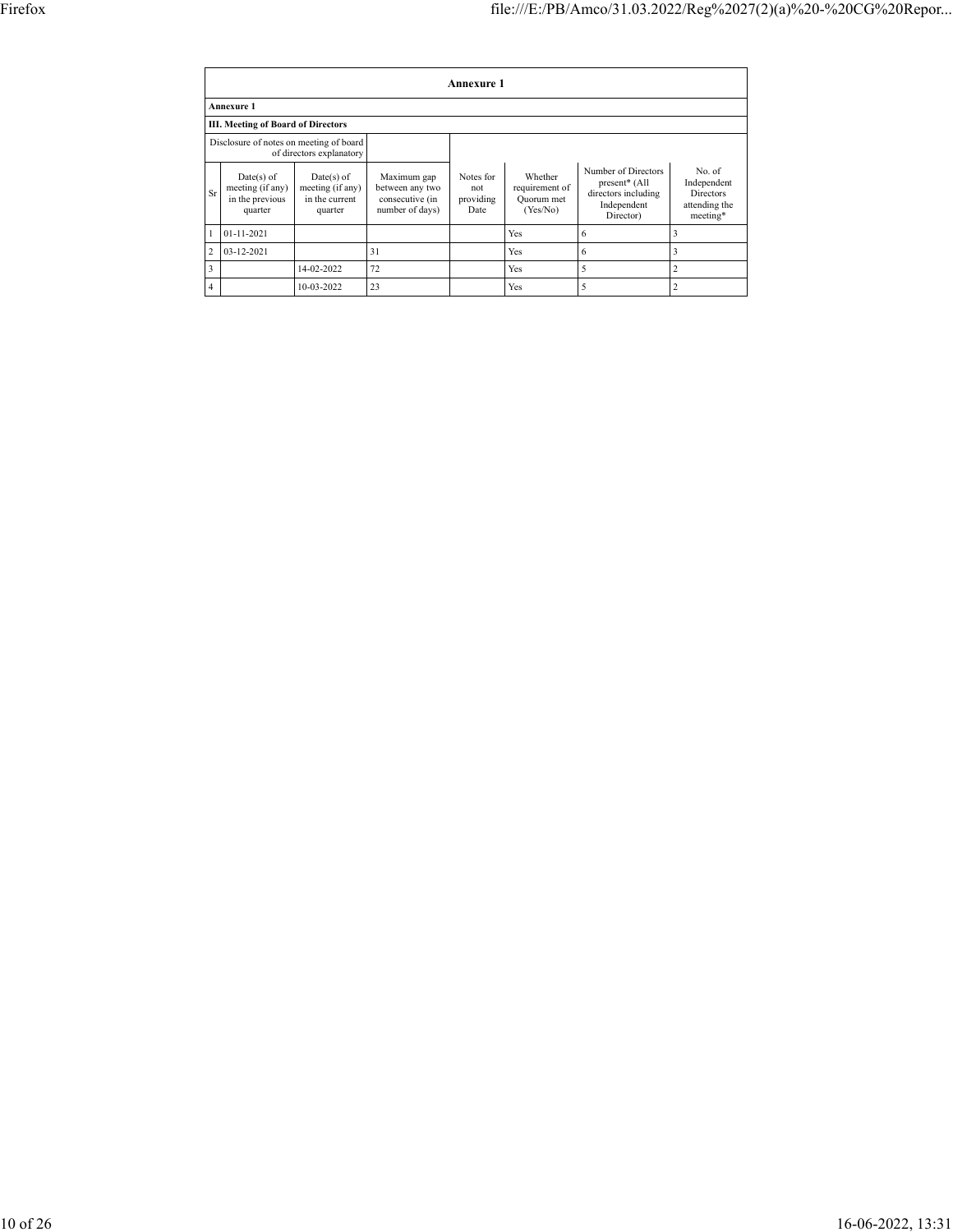|                |                                                  |                                                                                                                |                                                                            | <b>Annexure 1</b>             |                                       |                                                          |                                                                                                      |                                                                        |
|----------------|--------------------------------------------------|----------------------------------------------------------------------------------------------------------------|----------------------------------------------------------------------------|-------------------------------|---------------------------------------|----------------------------------------------------------|------------------------------------------------------------------------------------------------------|------------------------------------------------------------------------|
|                | <b>IV. Meeting of Committees</b>                 |                                                                                                                |                                                                            |                               |                                       |                                                          |                                                                                                      |                                                                        |
|                |                                                  |                                                                                                                |                                                                            |                               |                                       | Disclosure of notes on meeting of committees explanatory |                                                                                                      |                                                                        |
| Sr             | Name of<br>Committee                             | Date(s) of meeting<br>(Enter dates of<br>Previous quarter<br>and Current quarter<br>in chronological<br>order) | Maximum gap<br>between any<br>two<br>consecutive (in<br>number of<br>days) | Name of<br>other<br>committee | Reson for<br>not<br>providing<br>date | Whether<br>requirement of<br>Ouorum met<br>(Yes/No)      | Number of<br><b>Directors</b><br>present* (All<br>directors<br>including<br>Independent<br>Director) | No. of<br>Independent<br><b>Directors</b><br>attending the<br>meeting* |
|                | Audit<br>Committee                               | $01 - 11 - 2021$                                                                                               |                                                                            |                               |                                       | Yes                                                      | 3                                                                                                    | $\overline{c}$                                                         |
| $\overline{2}$ | Audit<br>Committee                               | 14-02-2022                                                                                                     | 104                                                                        |                               |                                       | Yes                                                      | 3                                                                                                    | $\overline{c}$                                                         |
| 3              | Nomination<br>and<br>remuneration<br>committee   | 10-02-2022                                                                                                     |                                                                            |                               |                                       | Yes                                                      | 3                                                                                                    | $\overline{c}$                                                         |
| $\overline{4}$ | <b>Stakeholders</b><br>Relationship<br>Committee | $04 - 10 - 2021$                                                                                               |                                                                            |                               |                                       | Yes                                                      | 3                                                                                                    | 1                                                                      |
| 5              | <b>Stakeholders</b><br>Relationship<br>Committee | 05-03-2022                                                                                                     |                                                                            |                               |                                       | Yes                                                      | 3                                                                                                    | 1                                                                      |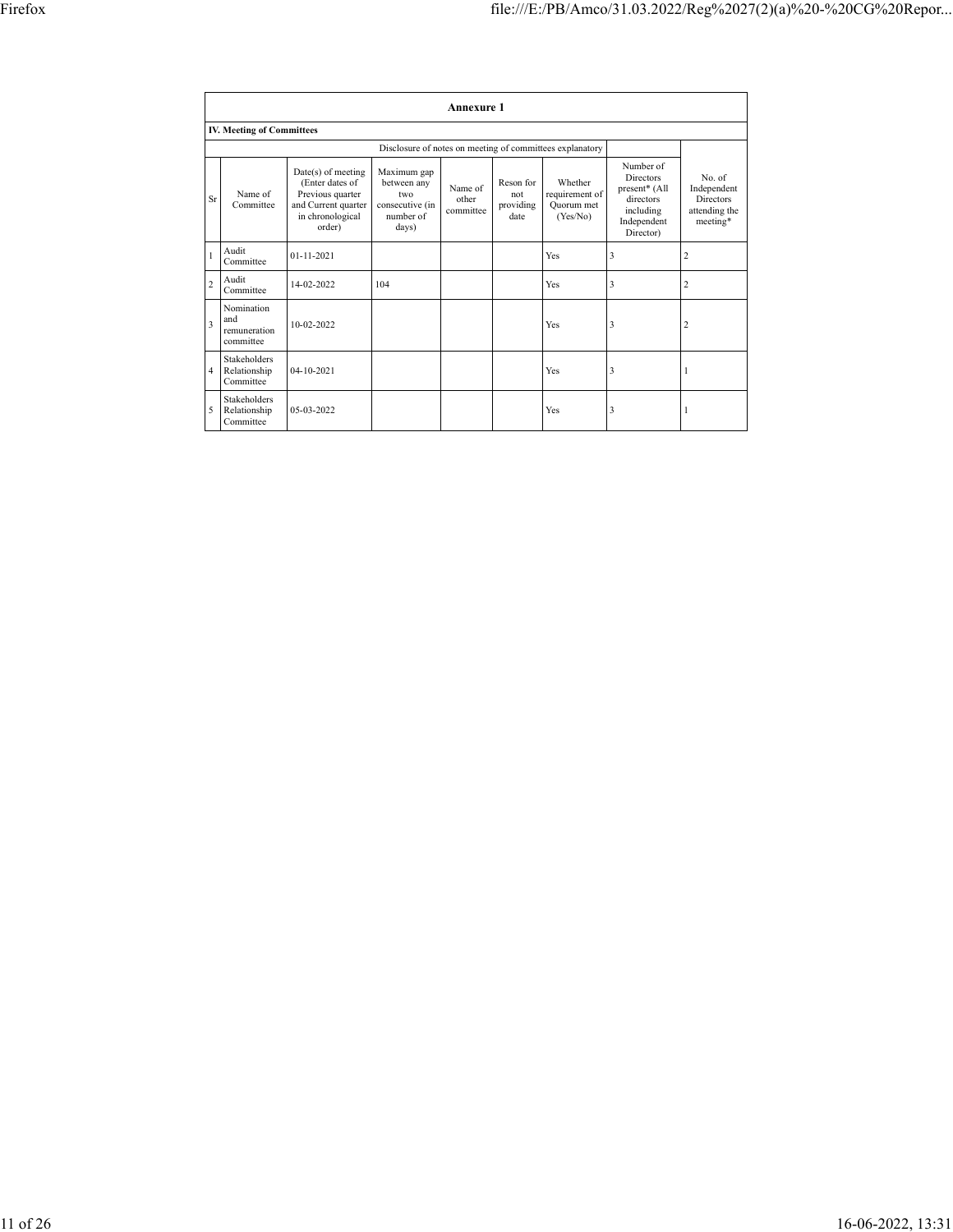|    | <b>Annexure 1</b>                                                                                         |                                  |                                                                    |  |  |  |  |  |  |
|----|-----------------------------------------------------------------------------------------------------------|----------------------------------|--------------------------------------------------------------------|--|--|--|--|--|--|
|    | V. Related Party Transactions                                                                             |                                  |                                                                    |  |  |  |  |  |  |
| Sr | Subject                                                                                                   | Compliance status<br>(Yes/No/NA) | If status is "No" details of non-<br>compliance may be given here. |  |  |  |  |  |  |
|    | Whether prior approval of audit committee obtained                                                        | NA                               |                                                                    |  |  |  |  |  |  |
|    | Whether shareholder approval obtained for material RPT                                                    | NA                               |                                                                    |  |  |  |  |  |  |
|    | Whether details of RPT entered into pursuant to omnibus approval<br>have been reviewed by Audit Committee | <b>NA</b>                        |                                                                    |  |  |  |  |  |  |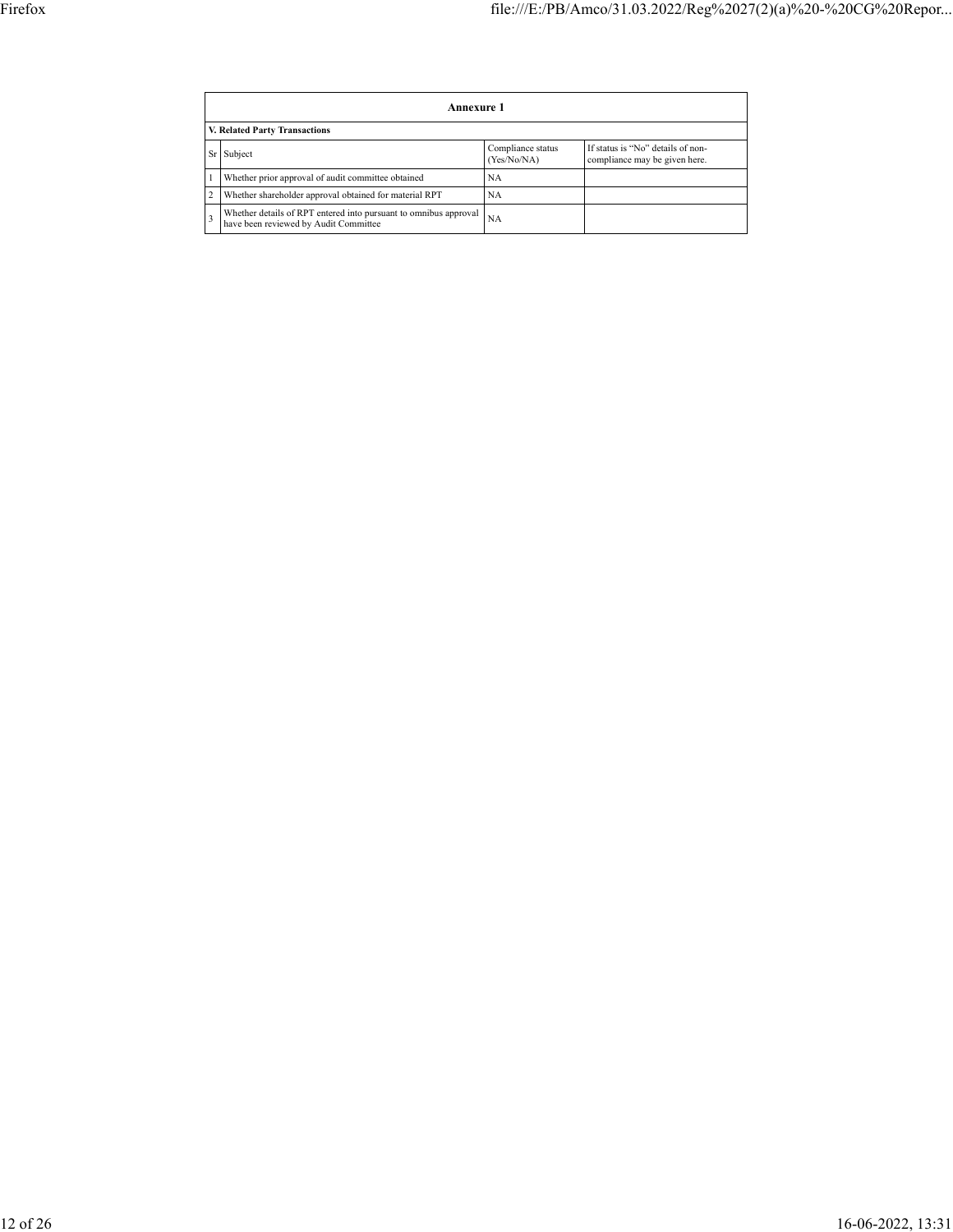|                | <b>Annexure 1</b>                                                                                                                                                                                               |                               |  |  |  |
|----------------|-----------------------------------------------------------------------------------------------------------------------------------------------------------------------------------------------------------------|-------------------------------|--|--|--|
|                | <b>VI. Affirmations</b>                                                                                                                                                                                         |                               |  |  |  |
| Sr             | Subject                                                                                                                                                                                                         | Compliance status<br>(Yes/No) |  |  |  |
|                | The composition of Board of Directors is in terms of SEBI (Listing obligations and disclosure requirements)<br>Regulations, 2015                                                                                | Yes                           |  |  |  |
| $\overline{2}$ | The composition of the following committees is in terms of SEBI(Listing obligations and disclosure<br>requirements) Regulations, 2015 a. Audit Committee                                                        | Yes                           |  |  |  |
| 3              | The composition of the following committees is in terms of SEBI(Listing obligations and disclosure<br>requirements) Regulations, 2015. b. Nomination & remuneration committee                                   | Yes                           |  |  |  |
| $\overline{4}$ | The composition of the following committees is in terms of SEBI(Listing obligations and disclosure<br>requirements) Regulations, 2015. c. Stakeholders relationship committee                                   | Yes                           |  |  |  |
| 5              | The composition of the following committees is in terms of SEBI(Listing obligations and disclosure<br>requirements) Regulations, 2015. d. Risk management committee (applicable to the top 500 listed entities) | <b>NA</b>                     |  |  |  |
| 6              | The committee members have been made aware of their powers, role and responsibilities as specified in SEBI<br>(Listing obligations and disclosure requirements) Regulations, 2015.                              | Yes                           |  |  |  |
| $\overline{1}$ | The meetings of the board of directors and the above committees have been conducted in the manner as specified<br>in SEBI (Listing obligations and disclosure requirements) Regulations, 2015.                  | Yes                           |  |  |  |
| 8              | This report and/or the report submitted in the previous quarter has been placed before Board of Directors.                                                                                                      | Yes                           |  |  |  |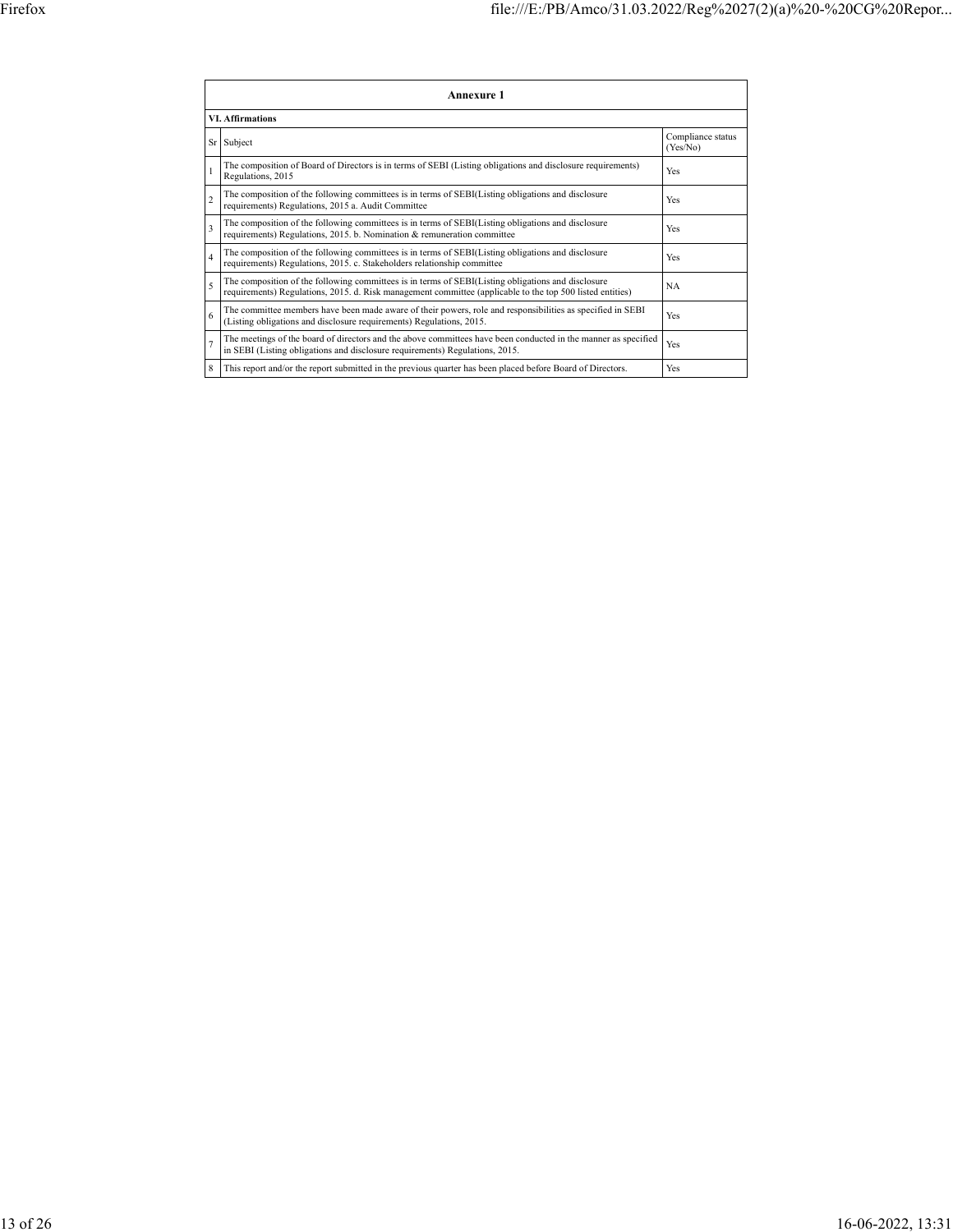|               | <b>Annexure 1</b> |                                          |  |  |  |
|---------------|-------------------|------------------------------------------|--|--|--|
| <sub>Sr</sub> | Subject           | Compliance status                        |  |  |  |
|               | Name of signatory | Priyanka Beniwal                         |  |  |  |
|               | Designation       | Company Secretary and Compliance Officer |  |  |  |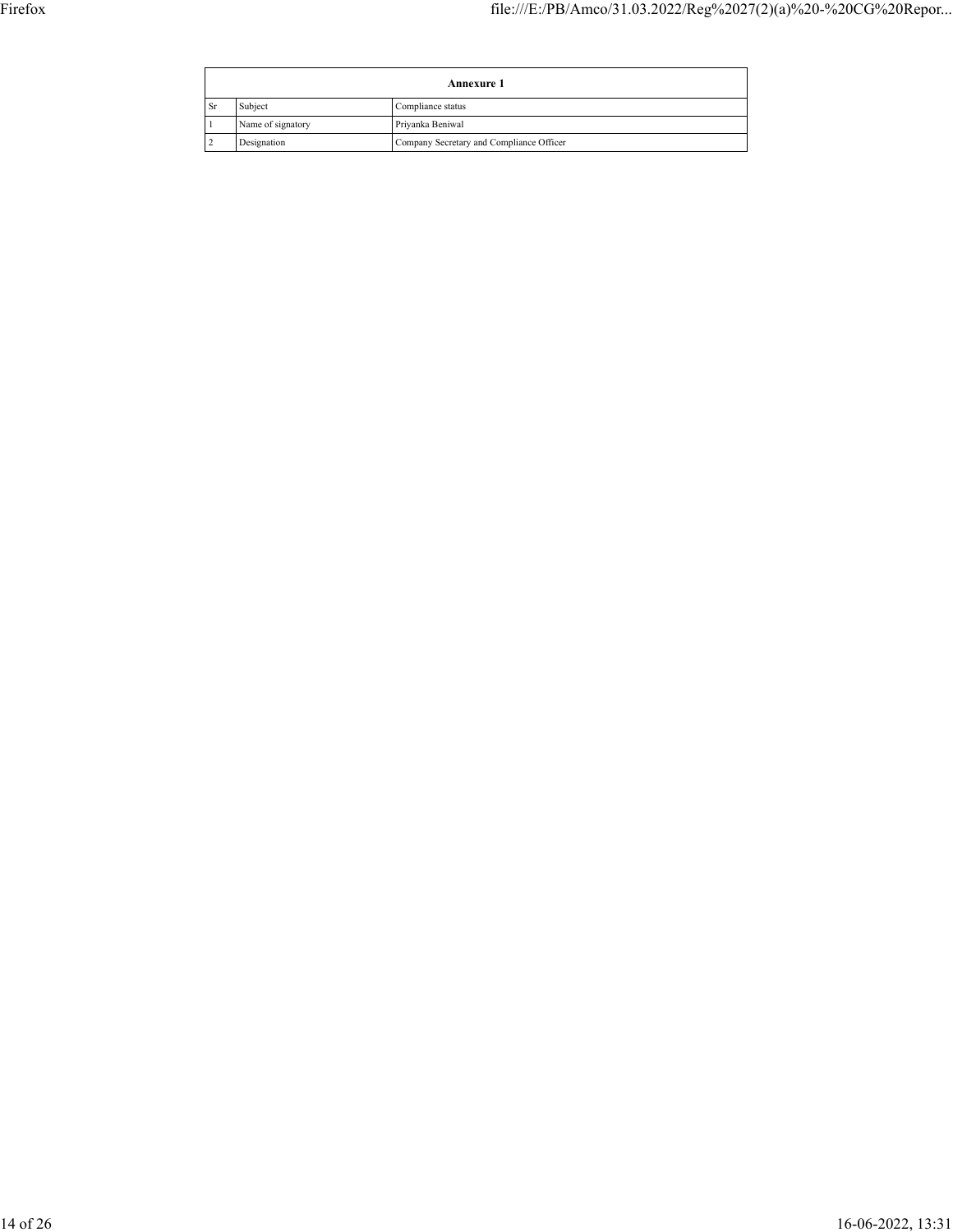|                    | <b>Annexure II</b>                                                         |                                  |                                                                                                                 |                          |  |  |
|--------------------|----------------------------------------------------------------------------|----------------------------------|-----------------------------------------------------------------------------------------------------------------|--------------------------|--|--|
|                    |                                                                            |                                  | Annexure II to be submitted by listed entity at the end of the financial year (for the whole of financial year) |                          |  |  |
|                    | I. Disclosure on website in terms of Listing Regulations                   |                                  |                                                                                                                 |                          |  |  |
|                    | Sr Item                                                                    | Compliance status<br>(Yes/No/NA) | If status is "No" details of non-<br>compliance may be given here.                                              | Web address              |  |  |
|                    | Details of business                                                        | Yes                              |                                                                                                                 | www.amcoindialimited.com |  |  |
| $\overline{c}$     | Terms and conditions of appointment of<br>independent directors            | Yes                              |                                                                                                                 | www.amcoindialimited.com |  |  |
| 3                  | Composition of various committees of<br>board of directors                 | Yes                              |                                                                                                                 | www.amcoindialimited.com |  |  |
| $\overline{4}$     | Code of conduct of board of directors and<br>senior management personnel   | Yes                              |                                                                                                                 | www.amcoindialimited.com |  |  |
| 5                  | Details of establishment of vigil<br>mechanism/ Whistle Blower policy      | Yes                              |                                                                                                                 | www.amcoindialimited.com |  |  |
| 6                  | Criteria of making payments to non-<br>executive directors                 | Yes                              |                                                                                                                 | www.amcoindialimited.com |  |  |
| $\overline{1}$     | Policy on dealing with related party<br>transactions                       | Yes                              |                                                                                                                 | www.amcoindialimited.com |  |  |
| $\mathbf{\hat{z}}$ | Policy for determining 'material'<br>subsidiaries                          | <b>NA</b>                        |                                                                                                                 |                          |  |  |
| $\mathbf Q$        | Details of familiarization programmes<br>imparted to independent directors | Yes                              |                                                                                                                 | www.amcoindialimited.com |  |  |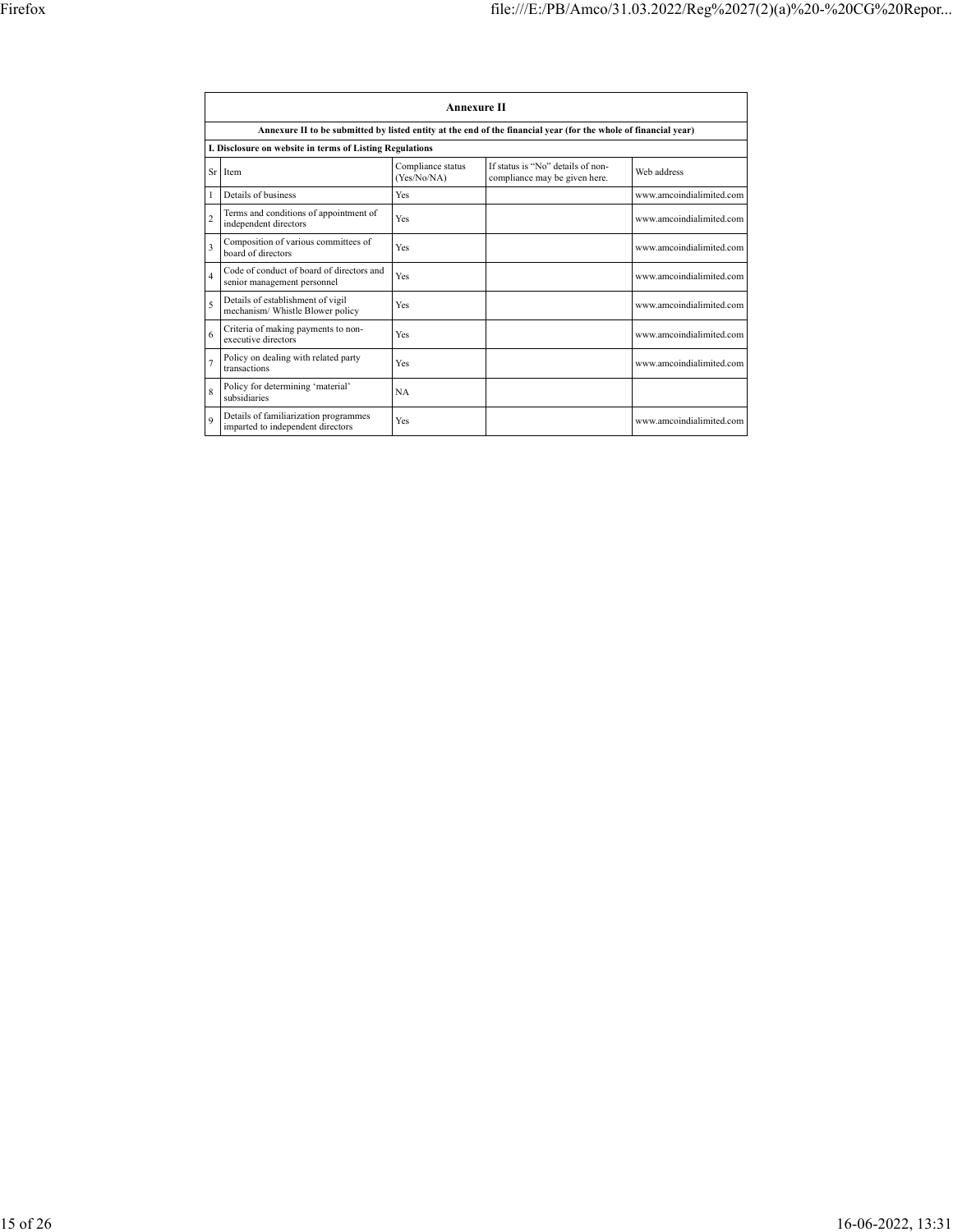|    | <b>Annexure II</b>                                                                                                                                                                              |                                     |                                                                      |                          |  |
|----|-------------------------------------------------------------------------------------------------------------------------------------------------------------------------------------------------|-------------------------------------|----------------------------------------------------------------------|--------------------------|--|
|    | Annexure II to be submitted by listed entity at the end of the financial year (for the whole of financial year)                                                                                 |                                     |                                                                      |                          |  |
|    | I. Disclosure on website in terms of Listing Regulations                                                                                                                                        |                                     |                                                                      |                          |  |
|    | Sr Item                                                                                                                                                                                         | Compliance<br>status<br>(Yes/No/NA) | If status is "No" details<br>of non-compliance may<br>be given here. | Web address              |  |
|    | Contact information of the designated officials of the<br>10 listed entity who are responsible for assisting and<br>handling investor grievances                                                | Yes                                 |                                                                      | www.amcoindialimited.com |  |
| 11 | email address for grievance redressal and other relevant<br>details                                                                                                                             | Yes                                 |                                                                      | www.amcoindialimited.com |  |
| 12 | Financial results                                                                                                                                                                               | Yes                                 |                                                                      | www.amcoindialimited.com |  |
| 13 | Shareholding pattern                                                                                                                                                                            | Yes                                 |                                                                      | www.amcoindialimited.com |  |
| 14 | Details of agreements entered into with the media<br>companies and/or their associates                                                                                                          | <b>NA</b>                           |                                                                      |                          |  |
| 15 | Schedule of analyst or institutional investor meet and<br>presentations made by the listed entity to analysts or<br>institutional investors simultaneously with submission to<br>stock exchange | <b>NA</b>                           |                                                                      |                          |  |
|    | 16 New name and the old name of the listed entity                                                                                                                                               | Yes                                 |                                                                      | www.amcoindialimited.com |  |
| 17 | Advertisements as per regulation 47 (1)                                                                                                                                                         | Yes                                 |                                                                      | www.amcoindialimited.com |  |
| 18 | Credit rating or revision in credit rating obtained                                                                                                                                             | <b>NA</b>                           |                                                                      |                          |  |
| 19 | Separate audited financial statements of each subsidiary of<br>the listed entity in respect of a relevant financial year                                                                        | <b>NA</b>                           |                                                                      |                          |  |
| 20 | Whether company has provided information under<br>separate section on its website as per Regulation 46(2)                                                                                       | Yes                                 |                                                                      | www.amcoindialimited.com |  |
| 21 | Materiality Policy as per Regulation 30                                                                                                                                                         | Yes                                 |                                                                      | www.amcoindialimited.com |  |
| 22 | Dividend Distribution policy as per Regulation 43A (as<br>applicable)                                                                                                                           | <b>NA</b>                           |                                                                      |                          |  |
| 23 | It is certified that these contents on the website of the<br>listed entity are correct                                                                                                          | Yes                                 |                                                                      | www.amcoindialimited.com |  |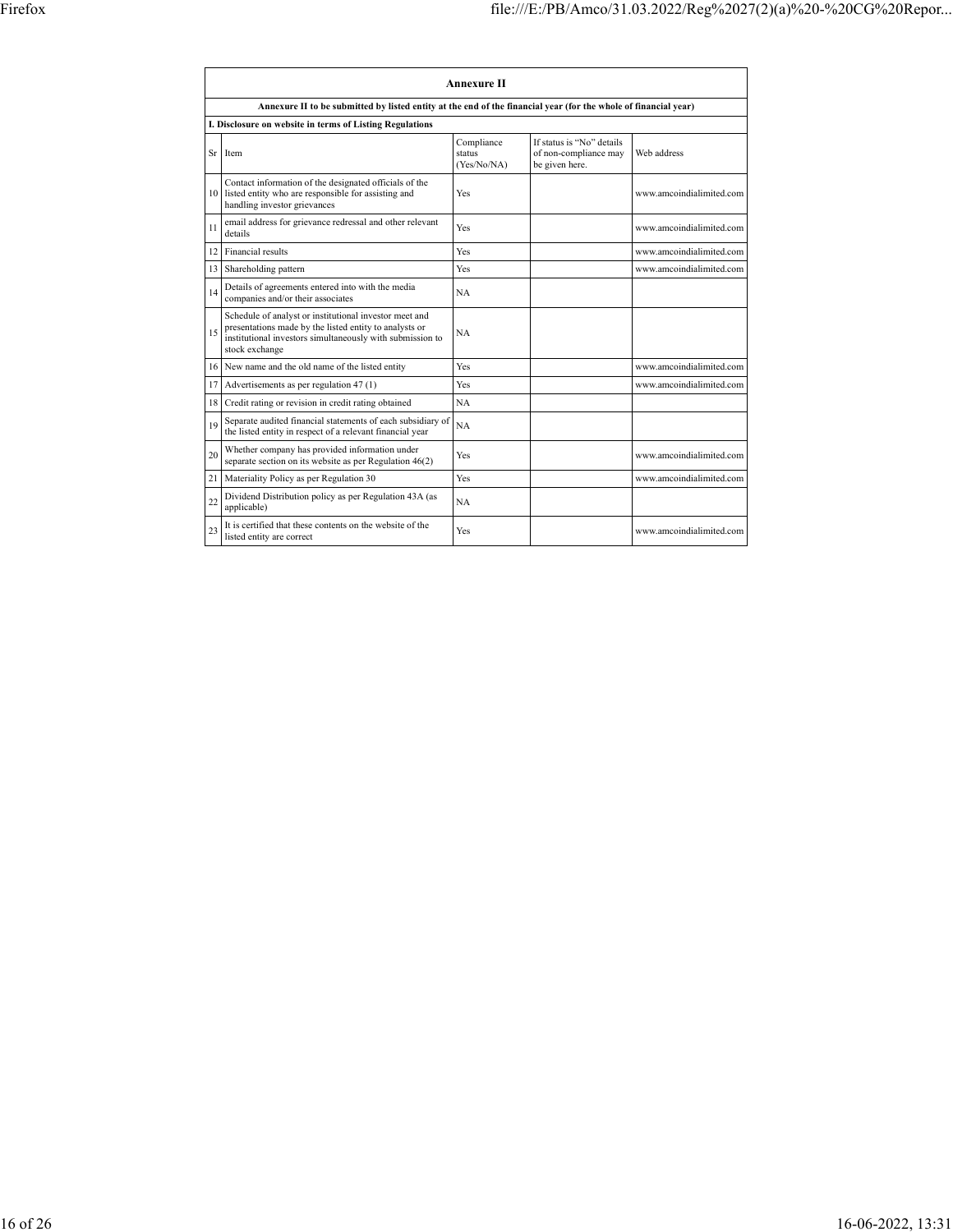|                | <b>Annexure II</b>                                                                                                   |                             |                                  |                                                                    |  |
|----------------|----------------------------------------------------------------------------------------------------------------------|-----------------------------|----------------------------------|--------------------------------------------------------------------|--|
|                | <b>II. Annual Affirmations</b>                                                                                       |                             |                                  |                                                                    |  |
| Sr             | Particulars                                                                                                          | Regulation<br>Number        | Compliance status<br>(Yes/No/NA) | If status is "No" details of non-<br>compliance may be given here. |  |
|                | Independent director(s) have been appointed in terms of<br>specified criteria of 'independence' and/or 'eligibility' | $16(1)(b)$ &<br>25(6)       | Yes                              |                                                                    |  |
| 2              | Board composition                                                                                                    | $17(1), 17(1A)$ &<br>17(1B) | Yes                              |                                                                    |  |
| 3              | Meeting of Board of directors                                                                                        | 17(2)                       | Yes                              |                                                                    |  |
| $\overline{4}$ | Quorum of Board meeting                                                                                              | 17(2A)                      | Yes                              |                                                                    |  |
| 5              | Review of Compliance Reports                                                                                         | 17(3)                       | Yes                              |                                                                    |  |
| 6              | Plans for orderly succession for appointments                                                                        | 17(4)                       | Yes                              |                                                                    |  |
| $\overline{7}$ | Code of Conduct                                                                                                      | 17(5)                       | Yes                              |                                                                    |  |
| 8              | Fees/compensation                                                                                                    | 17(6)                       | Yes                              |                                                                    |  |
| 9              | Minimum Information                                                                                                  | 17(7)                       | Yes                              |                                                                    |  |
|                | 10 Compliance Certificate                                                                                            | 17(8)                       | Yes                              |                                                                    |  |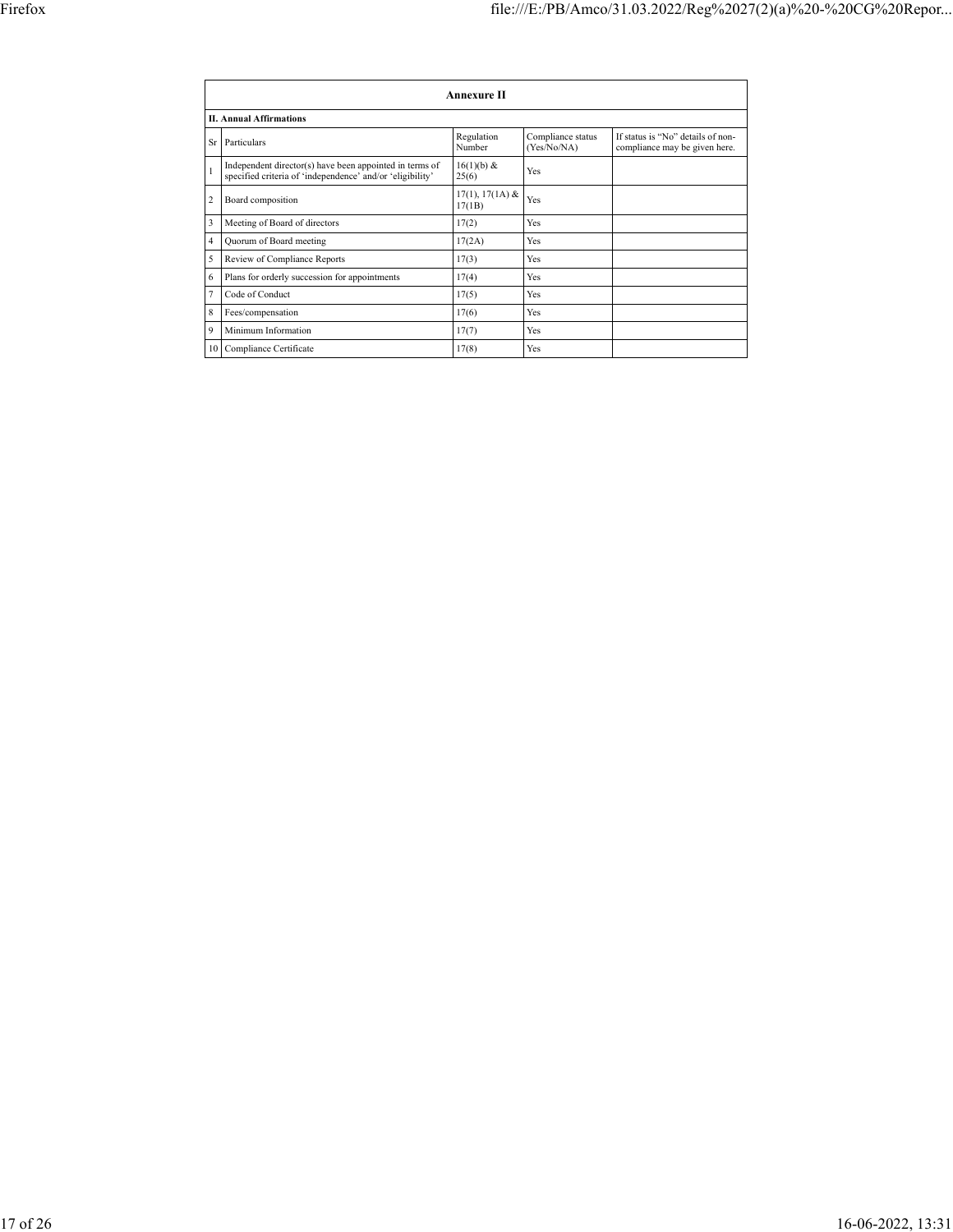|         | Annexure II                                                |                            |                                  |                                                                    |  |
|---------|------------------------------------------------------------|----------------------------|----------------------------------|--------------------------------------------------------------------|--|
|         | <b>II. Annual Affirmations</b>                             |                            |                                  |                                                                    |  |
|         | Sr Particulars                                             | Regulation<br>Number       | Compliance status<br>(Yes/No/NA) | If status is "No" details of non-<br>compliance may be given here. |  |
|         | 11 Risk Assessment & Management                            | 17(9)                      | Yes                              |                                                                    |  |
| 12      | Performance Evaluation of Independent<br>Directors         | 17(10)                     | Yes                              |                                                                    |  |
| $13-13$ | Recommendation of Board                                    | 17(11)                     | Yes                              |                                                                    |  |
|         | 14 Maximum number of Directorships                         | 17A                        | Yes                              |                                                                    |  |
| 15      | Composition of Audit Committee                             | 18(1)                      | Yes                              |                                                                    |  |
| 16 I    | Meeting of Audit Committee                                 | 18(2)                      | Yes                              |                                                                    |  |
| 17      | Composition of nomination & remuneration<br>committee      | 19(1) & (2)                | Yes                              |                                                                    |  |
| 18      | Quorum of Nomination and Remuneration<br>Committee meeting | 19(2A)                     | Yes                              |                                                                    |  |
| 19      | Meeting of Nomination and Remuneration<br>Committee        | 19(3A)                     | Yes                              |                                                                    |  |
| 20      | Composition of Stakeholder Relationship<br>Committee       | $20(1), 20(2)$ &<br>20(2A) | Yes                              |                                                                    |  |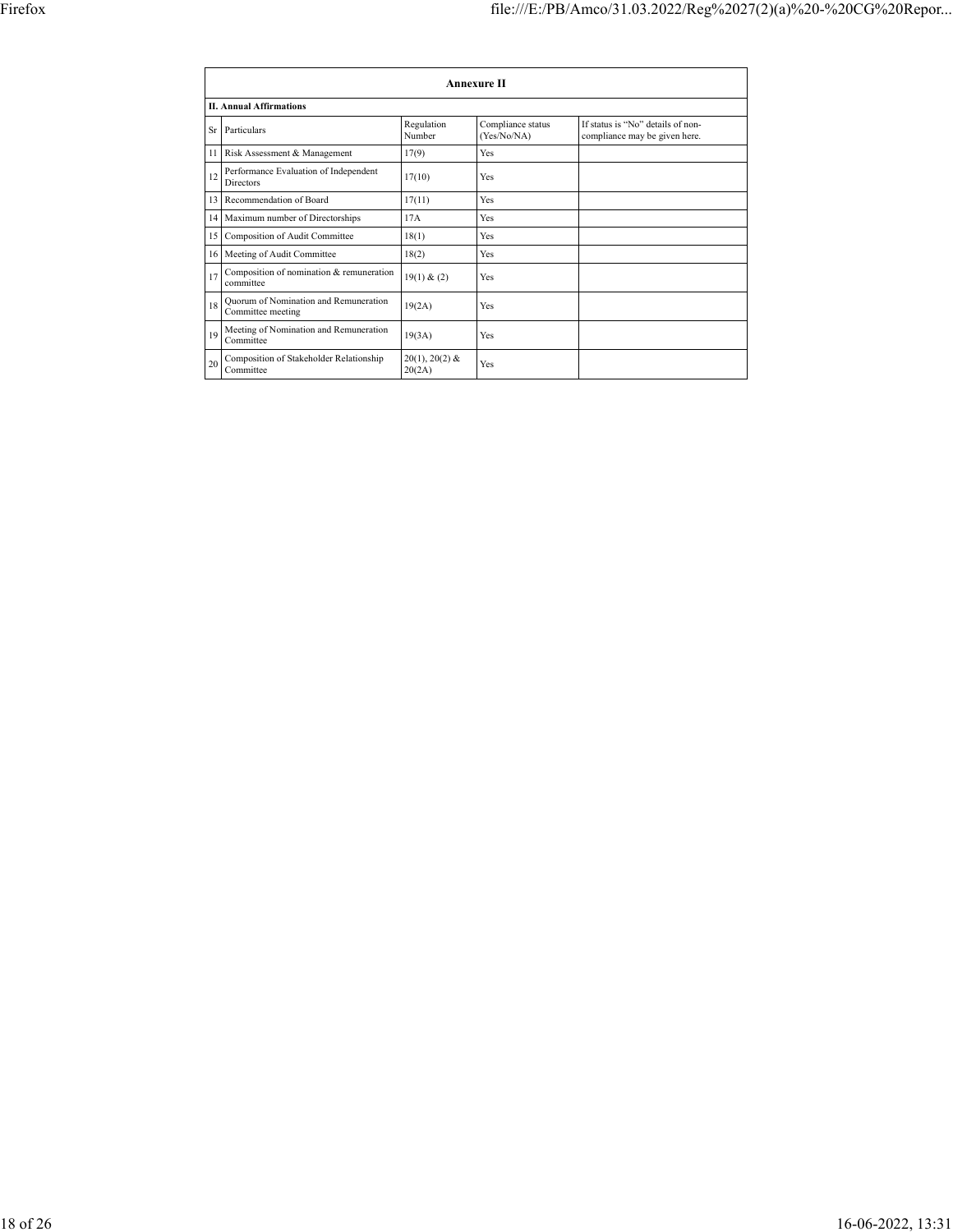|    | <b>Annexure II</b>                                                                     |                                                     |                                  |                                                                    |  |
|----|----------------------------------------------------------------------------------------|-----------------------------------------------------|----------------------------------|--------------------------------------------------------------------|--|
|    | <b>II. Annual Affirmations</b>                                                         |                                                     |                                  |                                                                    |  |
| Sr | Particulars                                                                            | Regulation<br>Number                                | Compliance status<br>(Yes/No/NA) | If status is "No" details of non-<br>compliance may be given here. |  |
| 21 | Meeting of Stakeholders Relationship Committee                                         | 20(3A)                                              | Yes                              |                                                                    |  |
| 22 | Composition and role of risk management<br>committee                                   | 21(1), (2), (3), (4)                                | <b>NA</b>                        |                                                                    |  |
| 23 | Meeting of Risk Management Committee                                                   | 21(3A)                                              | <b>NA</b>                        |                                                                    |  |
| 24 | Vigil Mechanism                                                                        | 22                                                  | Yes                              |                                                                    |  |
|    | 25 Policy for related party Transaction                                                | $23(1)$ , $(1A)$ , $(5)$ ,<br>$(6)$ , $(7)$ & $(8)$ | Yes                              |                                                                    |  |
| 26 | Prior or Omnibus approval of Audit Committee<br>for all related party transactions     | 23(2), (3)                                          | <b>NA</b>                        |                                                                    |  |
|    | 27 Approval for material related party transactions                                    | 23(4)                                               | NA                               |                                                                    |  |
| 28 | Disclosure of related party transactions on<br>consolidated basis                      | 23(9)                                               | NA                               |                                                                    |  |
| 29 | Composition of Board of Directors of unlisted<br>material Subsidiary                   | 24(1)                                               | <b>NA</b>                        |                                                                    |  |
| 30 | Other Corporate Governance requirements with<br>respect to subsidiary of listed entity | $24(2),(3),(4),(5)$ &<br>(6)                        | <b>NA</b>                        |                                                                    |  |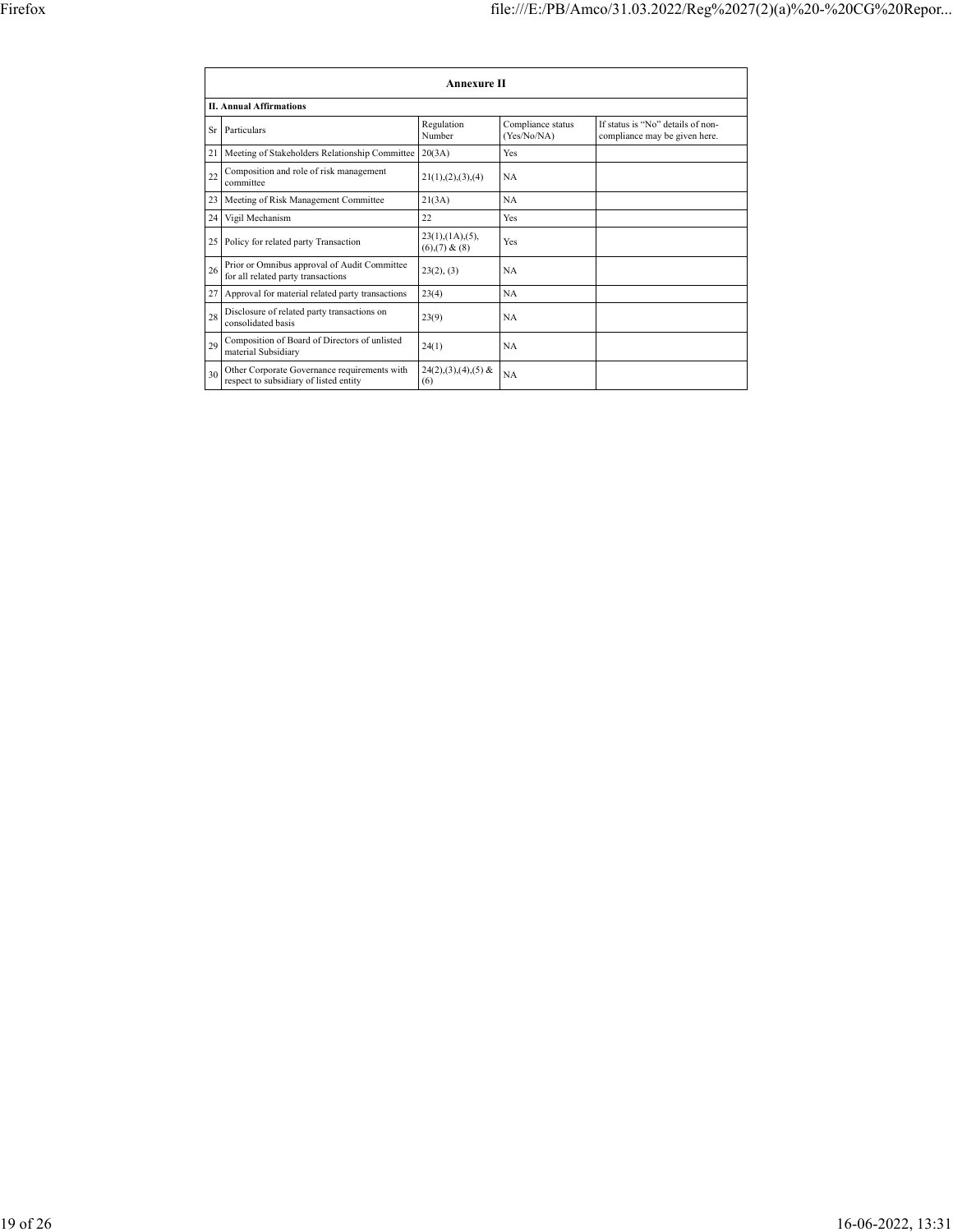|    |                                                                                                                         | Annexure II          |                                  |                                                                    |
|----|-------------------------------------------------------------------------------------------------------------------------|----------------------|----------------------------------|--------------------------------------------------------------------|
|    | <b>II. Annual Affirmations</b>                                                                                          |                      |                                  |                                                                    |
| Sr | Particulars                                                                                                             | Regulation<br>Number | Compliance status<br>(Yes/No/NA) | If status is "No" details of non-<br>compliance may be given here. |
| 31 | Annual Secretarial Compliance Report                                                                                    | 24(A)                | Yes                              |                                                                    |
| 32 | Alternate Director to Independent Director                                                                              | 25(1)                | <b>NA</b>                        |                                                                    |
| 33 | Maximum Tenure                                                                                                          | 25(2)                | Yes                              |                                                                    |
| 34 | Meeting of independent directors                                                                                        | 25(3) & (4)          | Yes                              |                                                                    |
| 35 | Familiarization of independent directors                                                                                | 25(7)                | Yes                              |                                                                    |
| 36 | Declaration from Independent Director                                                                                   | 25(8) & (9)          | Yes                              |                                                                    |
| 37 | D & O Insurance for Independent Directors                                                                               | 25(10)               | <b>NA</b>                        |                                                                    |
| 38 | Memberships in Committees                                                                                               | 26(1)                | Yes                              |                                                                    |
| 39 | Affirmation with compliance to code of conduct from<br>members of Board of Directors and Senior management<br>personnel | 26(3)                | Yes                              |                                                                    |
| 40 | Disclosure of Shareholding by Non-Executive Directors                                                                   | 26(4)                | Yes                              |                                                                    |
| 41 | Policy with respect to Obligations of directors and senior<br>management                                                | $26(2)$ & $26(5)$    | Yes                              |                                                                    |
|    | Any other information to be provided - Add Notes                                                                        |                      |                                  |                                                                    |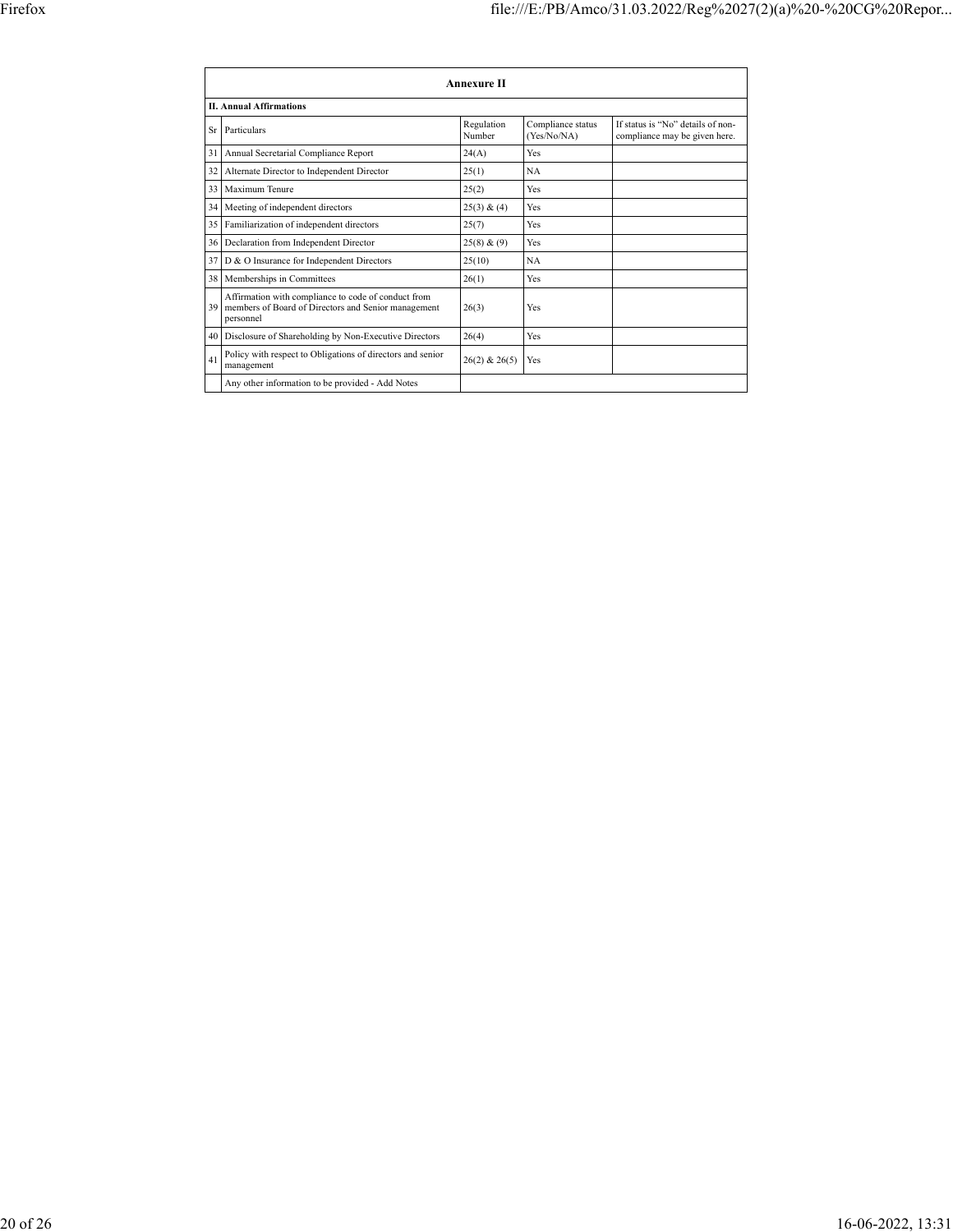| Annexure II |                   |                                          |
|-------------|-------------------|------------------------------------------|
|             | Name of signatory | Privanka Beniwal                         |
| ∸           | Designation       | Company Secretary and Compliance Officer |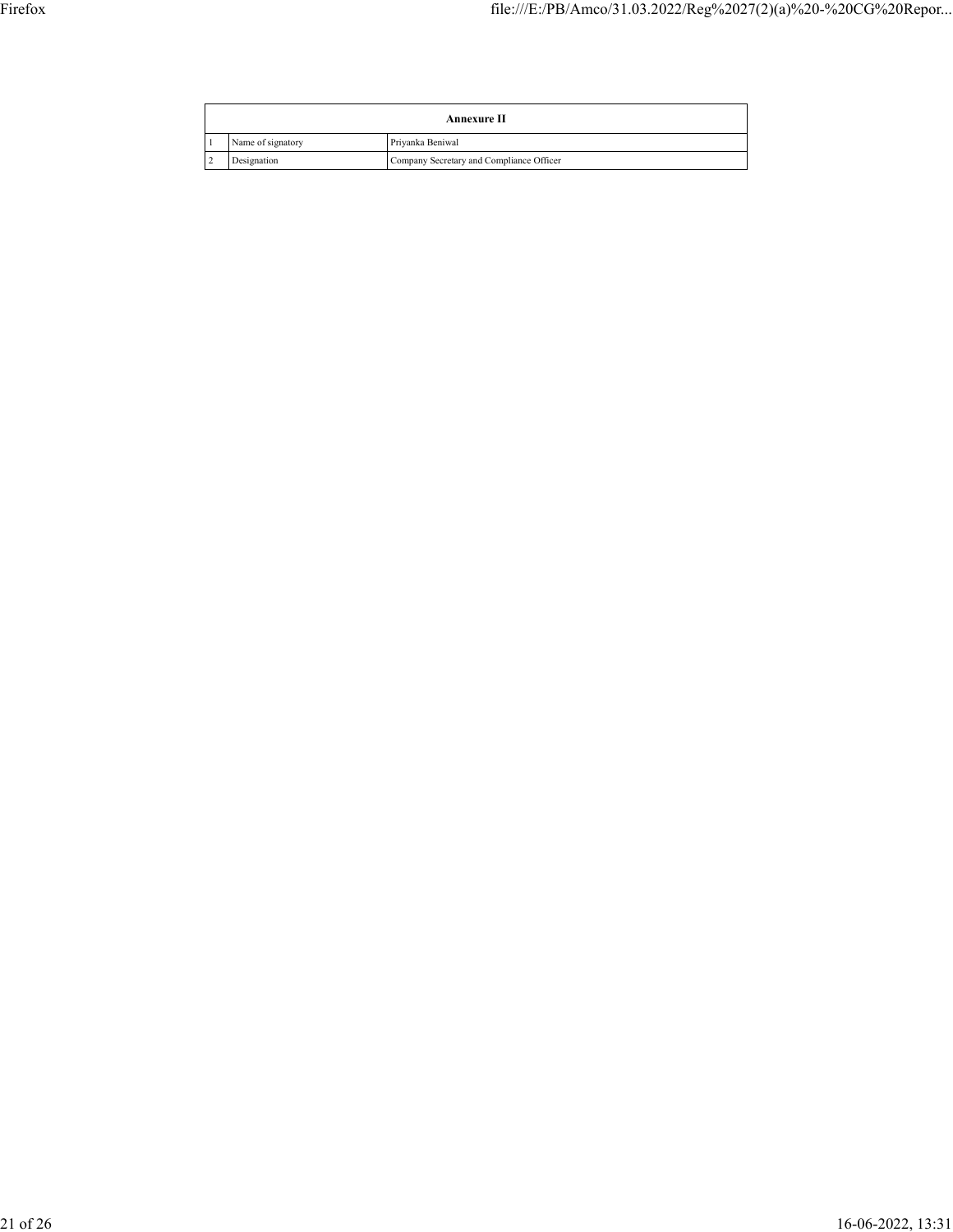| Annexure II                                                                                                                                                           |                                         |  |  |  |
|-----------------------------------------------------------------------------------------------------------------------------------------------------------------------|-----------------------------------------|--|--|--|
| <b>III.</b> Affirmations                                                                                                                                              |                                         |  |  |  |
| <b>Particulars</b>                                                                                                                                                    | <b>Compliance status</b><br>(Yes/No/NA) |  |  |  |
| The Listed Entity has approved Material Subsidiary Policy and the Corporate Governance requirements<br>with respect to subsidiary of Listed Entity have been complied | NA                                      |  |  |  |
| Any other information to be provided                                                                                                                                  |                                         |  |  |  |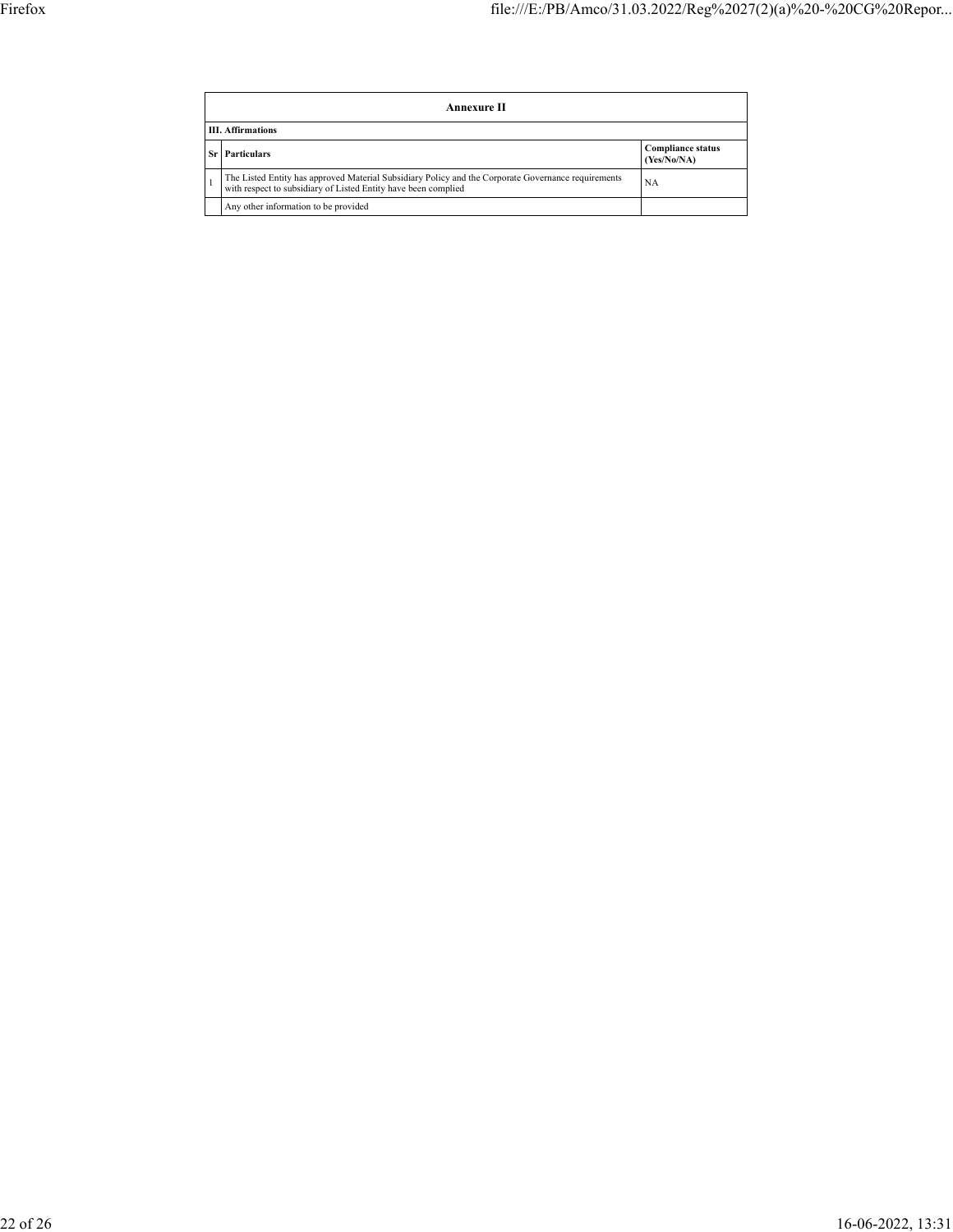| Annexure II |                   |                                          |
|-------------|-------------------|------------------------------------------|
|             | Name of signatory | Privanka Beniwal                         |
| ∸           | Designation       | Company Secretary and Compliance Officer |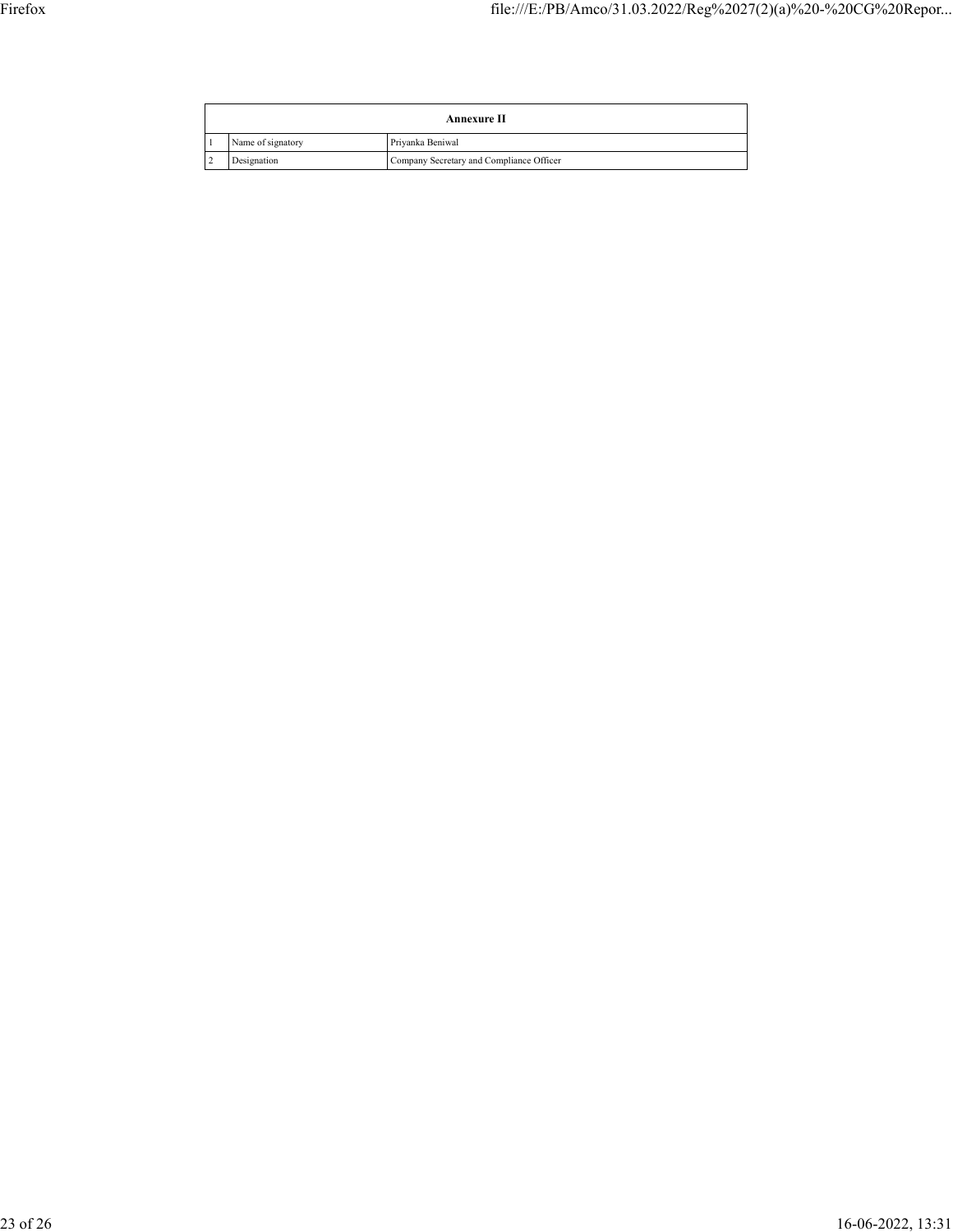| <b>Additional Half yearly Disclosure</b>                                                                                                                                                                                                                                                                                                                                                                                                |                                                |                                                              |                                                                 |
|-----------------------------------------------------------------------------------------------------------------------------------------------------------------------------------------------------------------------------------------------------------------------------------------------------------------------------------------------------------------------------------------------------------------------------------------|------------------------------------------------|--------------------------------------------------------------|-----------------------------------------------------------------|
| Applicability of disclosure                                                                                                                                                                                                                                                                                                                                                                                                             | Applicable                                     |                                                              |                                                                 |
| Reason for Non Applicability                                                                                                                                                                                                                                                                                                                                                                                                            | Textual Information(1)                         |                                                              |                                                                 |
| I. Disclosure of Loans/ guarantees/comfort letters /securities etc.refer note below                                                                                                                                                                                                                                                                                                                                                     |                                                |                                                              |                                                                 |
| (A) Any loan or any other form of debt advanced by the listed entity directly or indirectly to                                                                                                                                                                                                                                                                                                                                          |                                                |                                                              |                                                                 |
| Entity                                                                                                                                                                                                                                                                                                                                                                                                                                  | Aggregate amount advanced during six<br>months | Balance<br>outstanding at the<br>end of six months           |                                                                 |
| Promoter or any other entity controlled by them                                                                                                                                                                                                                                                                                                                                                                                         | $\boldsymbol{0}$                               | $\theta$                                                     |                                                                 |
| Promoter Group or any other entity controlled by<br>them                                                                                                                                                                                                                                                                                                                                                                                | 4982600                                        | 5238478                                                      |                                                                 |
| Directors (including relatives) or any other entity<br>controlled by them                                                                                                                                                                                                                                                                                                                                                               | $\mathbf{0}$                                   | $\mathbf{0}$                                                 |                                                                 |
| KMPs or any other entity controlled by them                                                                                                                                                                                                                                                                                                                                                                                             | $\mathbf{0}$                                   | $\mathbf{0}$                                                 |                                                                 |
| (B) Any guarantee / comfort letter (by whatever name called) provided by the listed entity directly or<br>indirectly, in connection with any loan(s) or any other form of debt availed By                                                                                                                                                                                                                                               |                                                |                                                              | Balance outstanding at                                          |
| Entity                                                                                                                                                                                                                                                                                                                                                                                                                                  | Type (guarantee, comfort letter etc.)          | Aggregate amount<br>of issuance during<br>six months         | the end of six<br>months(taking into<br>account any invocation) |
| Promoter or any other entity controlled by them                                                                                                                                                                                                                                                                                                                                                                                         | $\mathbf{0}$                                   | $\mathbf{0}$                                                 | $\theta$                                                        |
| Promoter Group or any other entity controlled by<br>them                                                                                                                                                                                                                                                                                                                                                                                | $\theta$                                       | $\theta$                                                     | $\theta$                                                        |
| Directors (including relatives) or any other entity<br>controlled by them                                                                                                                                                                                                                                                                                                                                                               | $\mathbf{0}$                                   | $\mathbf{0}$                                                 | $\mathbf{0}$                                                    |
| KMPs or any other entity controlled by them                                                                                                                                                                                                                                                                                                                                                                                             | $\mathbf{0}$                                   | $\mathbf{0}$                                                 | $\mathbf{0}$                                                    |
| (C) Any security provided by the listed entity directly or indirectly, in connection with any loan(s) or any<br>other form of debt availed by                                                                                                                                                                                                                                                                                           |                                                |                                                              |                                                                 |
| Entity                                                                                                                                                                                                                                                                                                                                                                                                                                  | Type of security (cash, shares etc.)           | Aggregate value of<br>security provided<br>during six months | Balance outstanding at<br>the end of six months                 |
| Promoter or any other entity controlled by them                                                                                                                                                                                                                                                                                                                                                                                         | $\mathbf{0}$                                   | $\mathbf{0}$                                                 | $\theta$                                                        |
| Promoter Group or any other entity controlled by<br>them                                                                                                                                                                                                                                                                                                                                                                                | $\mathbf{0}$                                   | $\boldsymbol{0}$                                             | $\mathbf{0}$                                                    |
| Directors (including relatives) or any other entity<br>controlled by them                                                                                                                                                                                                                                                                                                                                                               | $\mathbf{0}$                                   | $\mathbf{0}$                                                 | $\mathbf{0}$                                                    |
| KMPs or any other entity controlled by them                                                                                                                                                                                                                                                                                                                                                                                             | $\mathbf{0}$                                   | $\boldsymbol{0}$                                             | $\theta$                                                        |
| (D) Additional Information                                                                                                                                                                                                                                                                                                                                                                                                              |                                                |                                                              | Textual Information(2)                                          |
| <b>II. Affirmations</b>                                                                                                                                                                                                                                                                                                                                                                                                                 |                                                |                                                              |                                                                 |
| Affirmations                                                                                                                                                                                                                                                                                                                                                                                                                            |                                                | Compliance Status                                            | Company Remarks                                                 |
| All loans (or other form of debt), guarantees, comfort letters (by whatever name called) or<br>securities in connection with any loan(s) (or other form of debt) given directly or indirectly<br>by the listed entity to promoter(s), promoter group, director(s) (including their relatives),<br>key managerial personnel (including their relatives) or any entity controlled by them are in<br>the economic interest of the company. |                                                | Yes                                                          | Textual Information(3)                                          |
| Name                                                                                                                                                                                                                                                                                                                                                                                                                                    | Rhea Gupta                                     |                                                              |                                                                 |
| Designation                                                                                                                                                                                                                                                                                                                                                                                                                             | CFO                                            |                                                              |                                                                 |
| Place                                                                                                                                                                                                                                                                                                                                                                                                                                   | Noida                                          |                                                              |                                                                 |
| Date                                                                                                                                                                                                                                                                                                                                                                                                                                    | 21-04-2022                                     |                                                              |                                                                 |